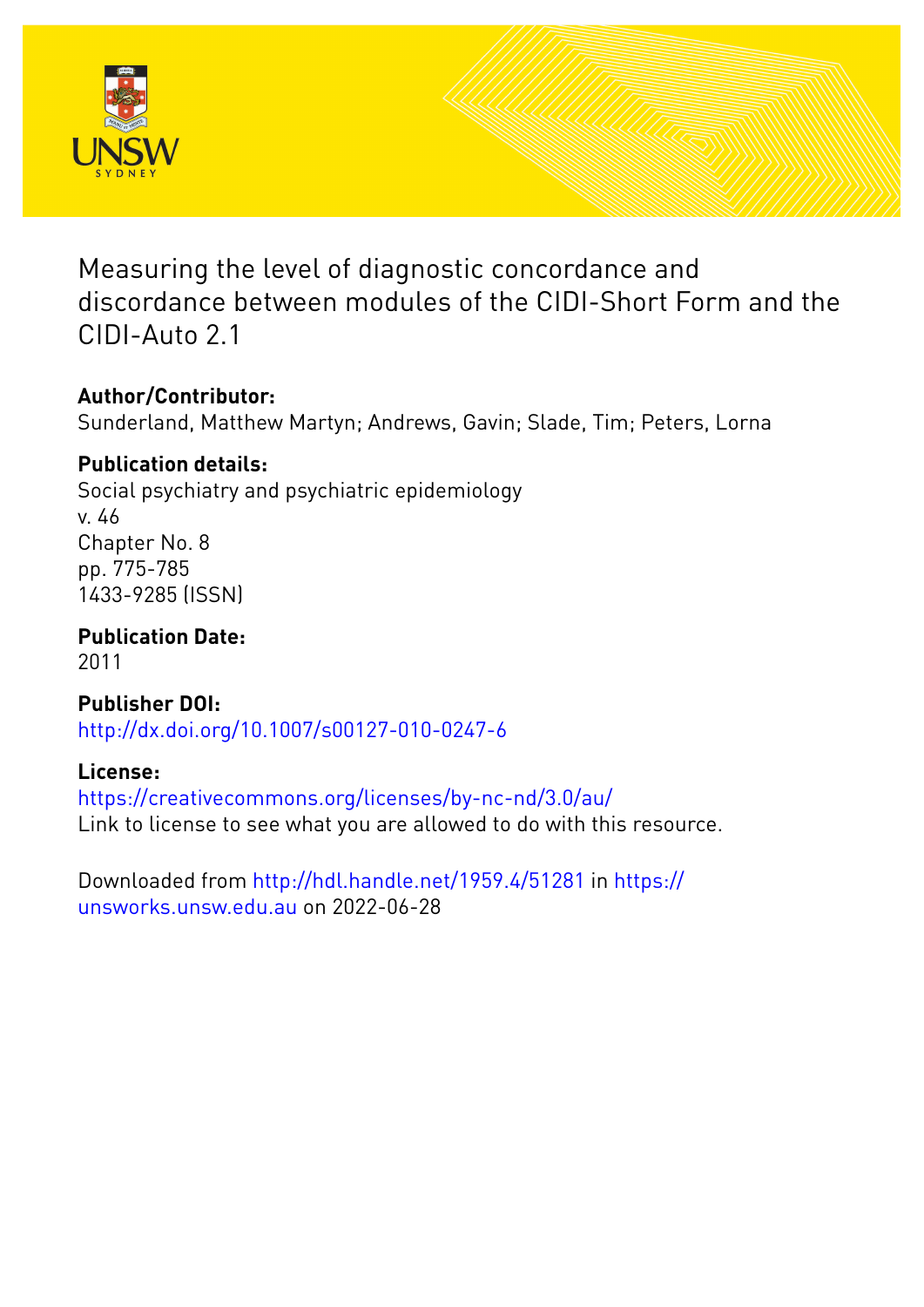Word Count: 5,263 (excluding abstract and references), 3 Tables.

Running Head: Concordance and discordance between CIDI-SF and CIDI-Auto

# **Measuring the level of diagnostic concordance and discordance between modules of the CIDI-Short Form and the CIDI-Auto 2.1**

**Matthew Sunderland1 Gavin Andrews<sup>1</sup> Tim Slade2 Lorna Peters<sup>3</sup>**

<sup>1</sup> Clinical Research Unit for Anxiety and Depression, University of New South Wales at St. Vincent's Hospital, Sydney, Australia.

<sup>2</sup> National Drug and Alcohol Research Centre, University of New South Wales, Sydney Australia.

<sup>3</sup> Centre for Emotional Health, Department of Psychology, Macquarie University, Sydney, Australia.

Address for Correspondence: Mr. Matthew Sunderland, Clinical Research Unit for Anxiety and Depression, 299 Forbes Street, Darlinghurst NSW 2010, Australia.

Email: matthews@student.unsw.edu.au. Ph: +612 8382 1722. Fax: +612 8382 1721.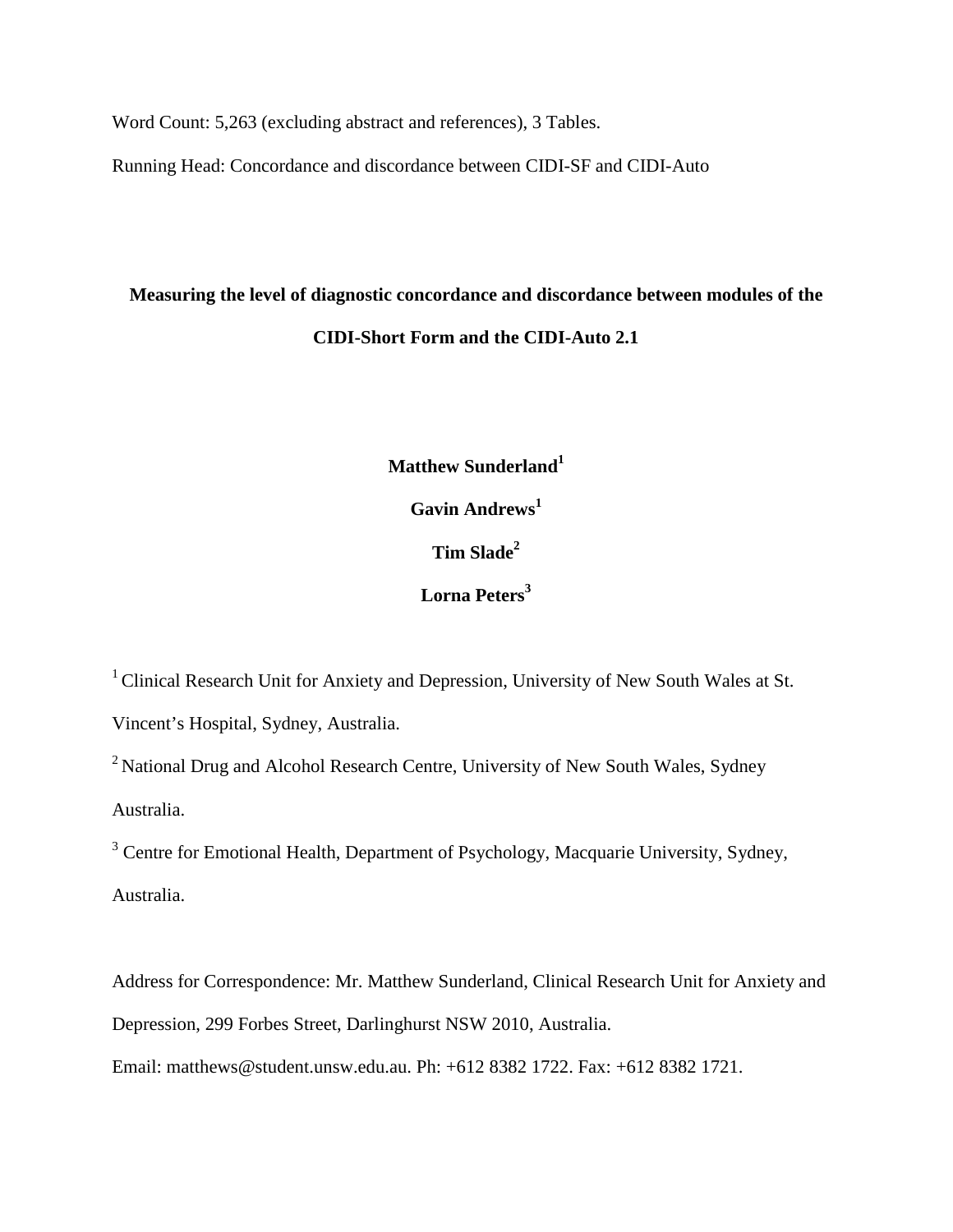#### **ABSTRACT**

**Purpose**: The Composite International Diagnostic Interview- Short Form (CIDI-SF) is a short disorder-specific diagnostic interview for the common mental disorders. Many researchers have been attracted to the CIDI-SF because of its brevity and cost-effectiveness. As a result the CIDI-SF has been used in multiple epidemiological studies and clinical trials. Despite the widespread use, a search of the literature has revealed relatively few validation studies. This investigation aims to provide estimates of concordance and discordance between the CIDI-SF disorder modules and the full CIDI as well as providing evidence regarding the potential screening utility of the CIDI-SF.

**Methods**: The sample comprised of 83 patients attending a tertiary referral clinic for the anxiety disorders. Patients were administered the CIDI-SF and the full CIDI-Auto and estimates of agreement between the two measures were calculated. Interview transcripts were examined for cases that disagreed on a diagnosis to elicit a likely reason for the lack of agreement between the two measures. Finally, the screening properties of the dimensionally scored CIDI-SF were calculated and compared with the Depression Anxiety Stress Scale.

**Results**: The CIDI-SF tended to over-estimate the rate of diagnoses as evidenced by a high degree of false positives. However, the CIDI-SF exhibited favorable screening properties (ruling out non-disordered cases).

**Conclusions**: These results suggest that caution must be taken when using the CIDI-SF as the sole diagnostic instrument in epidemiological research to estimate prevalence and incidence. The CIDI-SF may be more useful for screening out potential candidates in clinical research and psychopharmacological trials.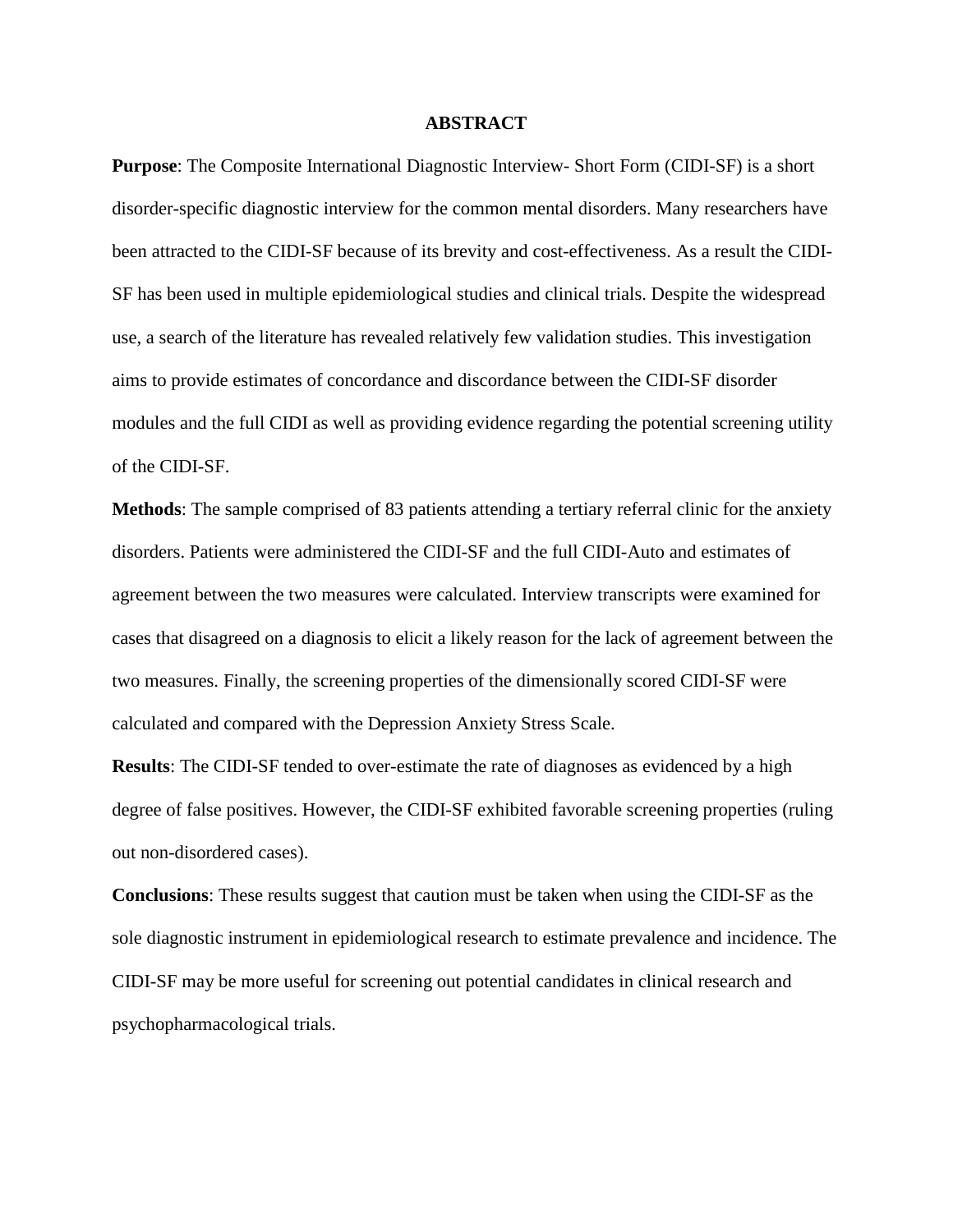**Key Words:** Composite International Diagnostic Interview, Concordance, Discordance,

Validity, Screening Utility.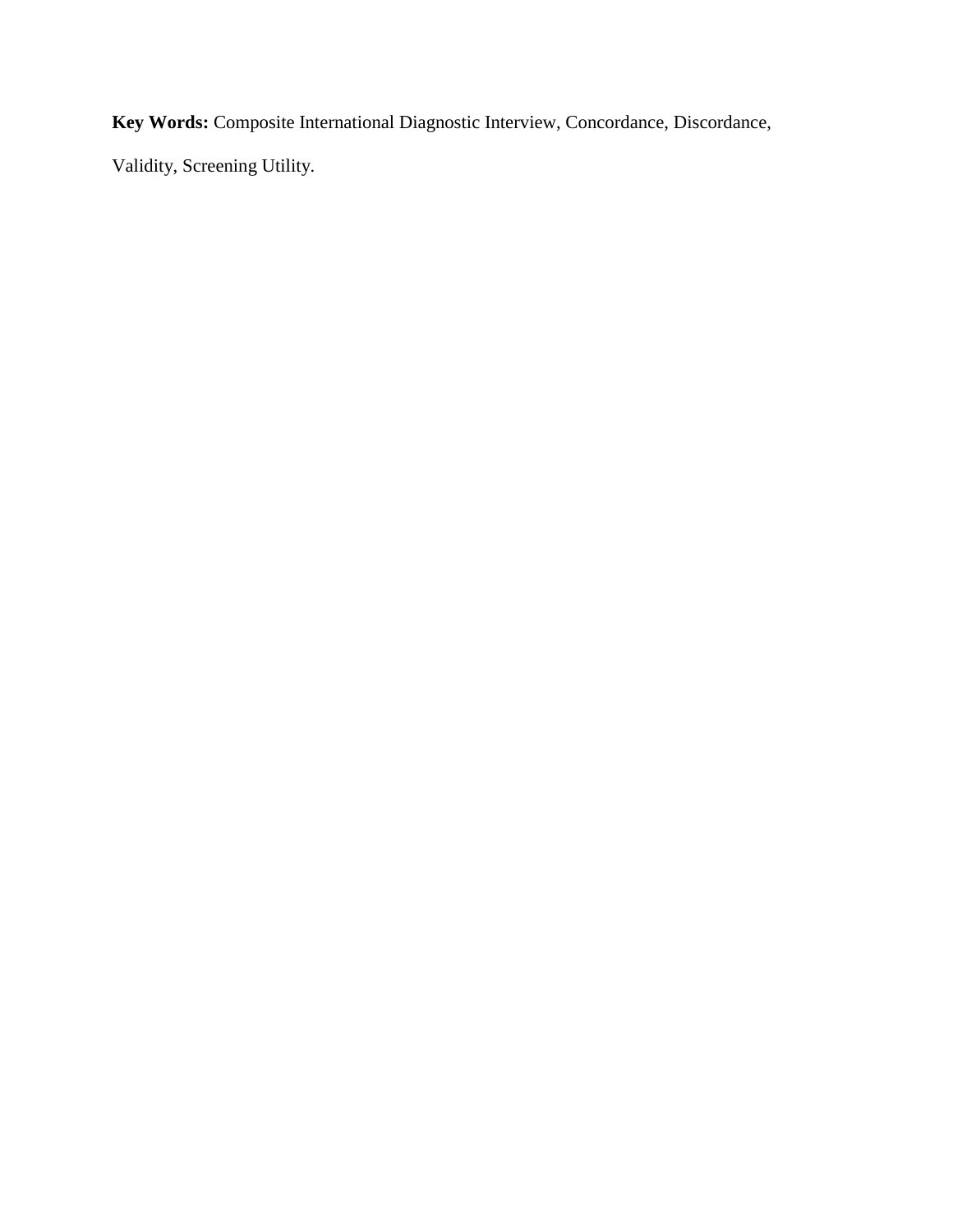#### **INTRODUCTION**

The Composite International Diagnostic Interview- Short Form (CIDI-SF) is a brief, disorder-specific, fully-structured diagnostic interview. It was developed out of the need for quick and cost effective psychiatric assessment in the annual US National Health Interview Survey [1]. The original CIDI-SF was developed using a stepwise regression technique with data from the National Co-morbidity Survey (NCS; [2]) that estimated DSM-III-R prevalence. The aim of the measure was to maintain a small subset of items from the full Composite International Diagnostic Interview (CIDI), which appeared to be highly predictive of a diagnosis, to allow a substantial saving in time while maximizing the overall diagnostic accuracy [3]. The CIDI-SF has since undergone specific alterations and revisions to assess a DSM-IV diagnosis.

Many researchers have been attracted to the CIDI-SF because of its brevity and cost effectiveness. Since its initial development, the CIDI-SF or variants of the original CIDI-SF have been used in a diverse range of settings for a variety of purposes. For instance, the Canadian National Population Health Survey has used the CIDI-SF to assess the prevalence of DSM-IV mood disorders in the general population [4]; the HIV Cost and Services Utilization Study administered the CIDI-SF in a longitudinal study of persons receiving medical care for HIV [5]; the Healthcare for Communities study used the CIDI-SF to rapidly assess the impact of health care delivery on psychiatric disorders [6]; and many independent researchers have implemented the CIDI-SF to assist with the selection of a suitable sample for pharmacological trials and clinical research [7, 8].

In epidemiological settings it is paramount that a diagnostic tool estimates prevalence and incidence rates with a high degree of accuracy. Over- or under-estimation of prevalence has critical implications for developing useful health care policy and assessing the population's need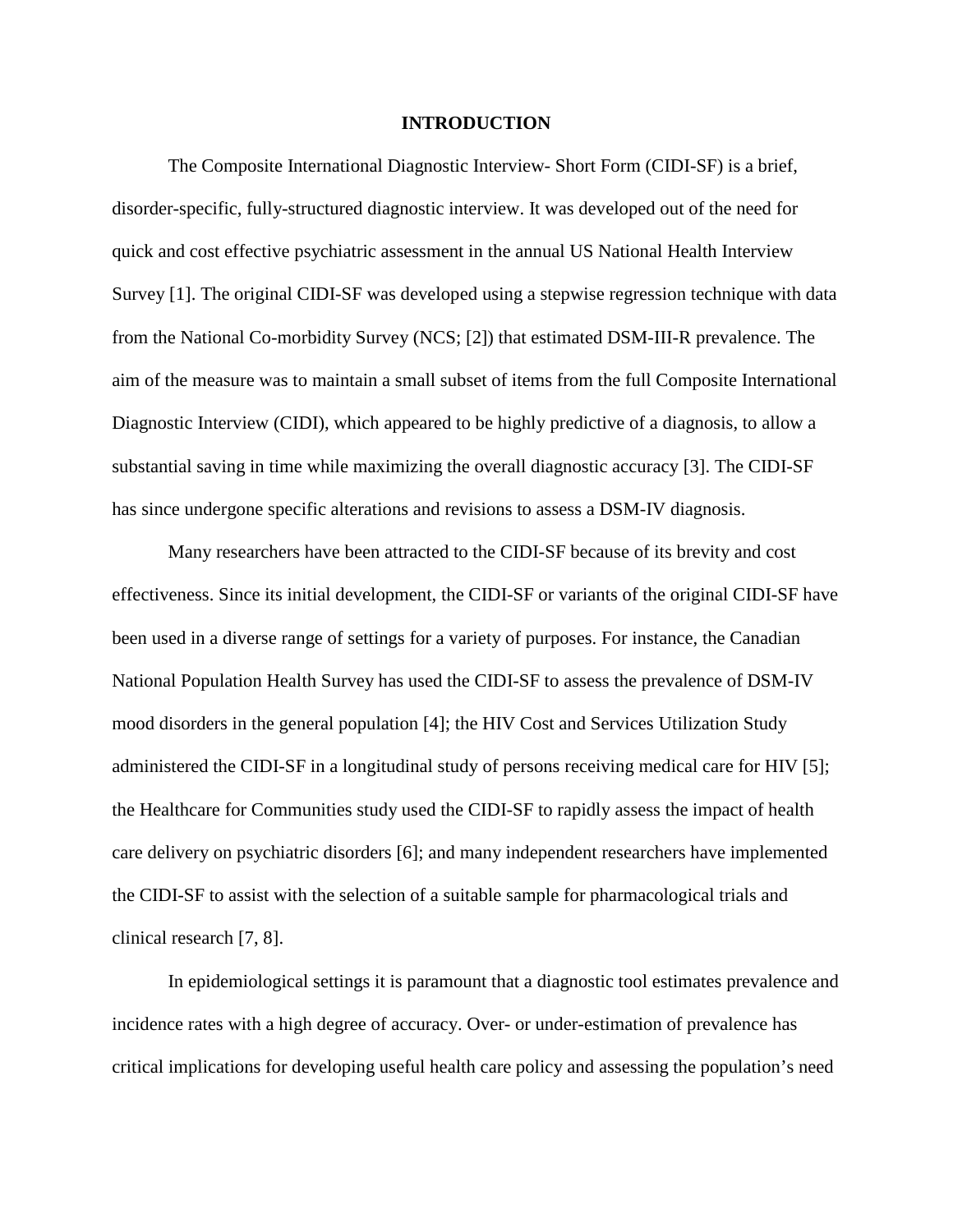for mental health prevention and treatment programs [9]. In clinical research a diagnostic tool may not require the same level of accuracy, however the tool should at least adequately screen potential subjects so that researchers are confident that the desired sample is targeted [10, 11]. A critical question is whether the CIDI-SF has the level of accuracy required for use in epidemiological and clinical studies. A search of the literature has uncovered relatively few validation studies of the CIDI-SF and a firm conclusion regarding the validity of the interview has yet to be established.

Kessler and colleagues [3] were the first to show that the disorder modules of the CIDI-SF exhibited an excellent level of diagnostic agreement with the University of Michigan's version of the CIDI (UM-CIDI). The total classification accuracy ranged from 93.2% for depression to 99.9% for agoraphobia. However, since the CIDI-SF and UM-CIDI responses were elicited in a single interview, the authors stated that the concordance estimates "represent partwhole associations between sets of responses to symptom questions collected in a single survey" (p. 182). It was concluded that further independent validation, where both forms of the CIDI are administered separately, is required.

Patten [12, 13] investigated the performance of the CIDI-SF depression module in comparison to the full depression section of the CIDI version 2.1 (CIDI-Auto), administered independently from each other. In both community and clinical samples they found the CIDI-SF tended to over-estimate the true prevalence rate and produced a high number of false positives. This suggests the CIDI-SF is a highly sensitive instrument but not very specific. The majority of false positives were due to the inadequacy of the CIDI-SF to assess the clinical significance of symptoms and their relationship to organic causes (i.e., due to a chronic physical condition, medication use, or bereavement). Furthermore, it appeared that the CIDI-SF did not identify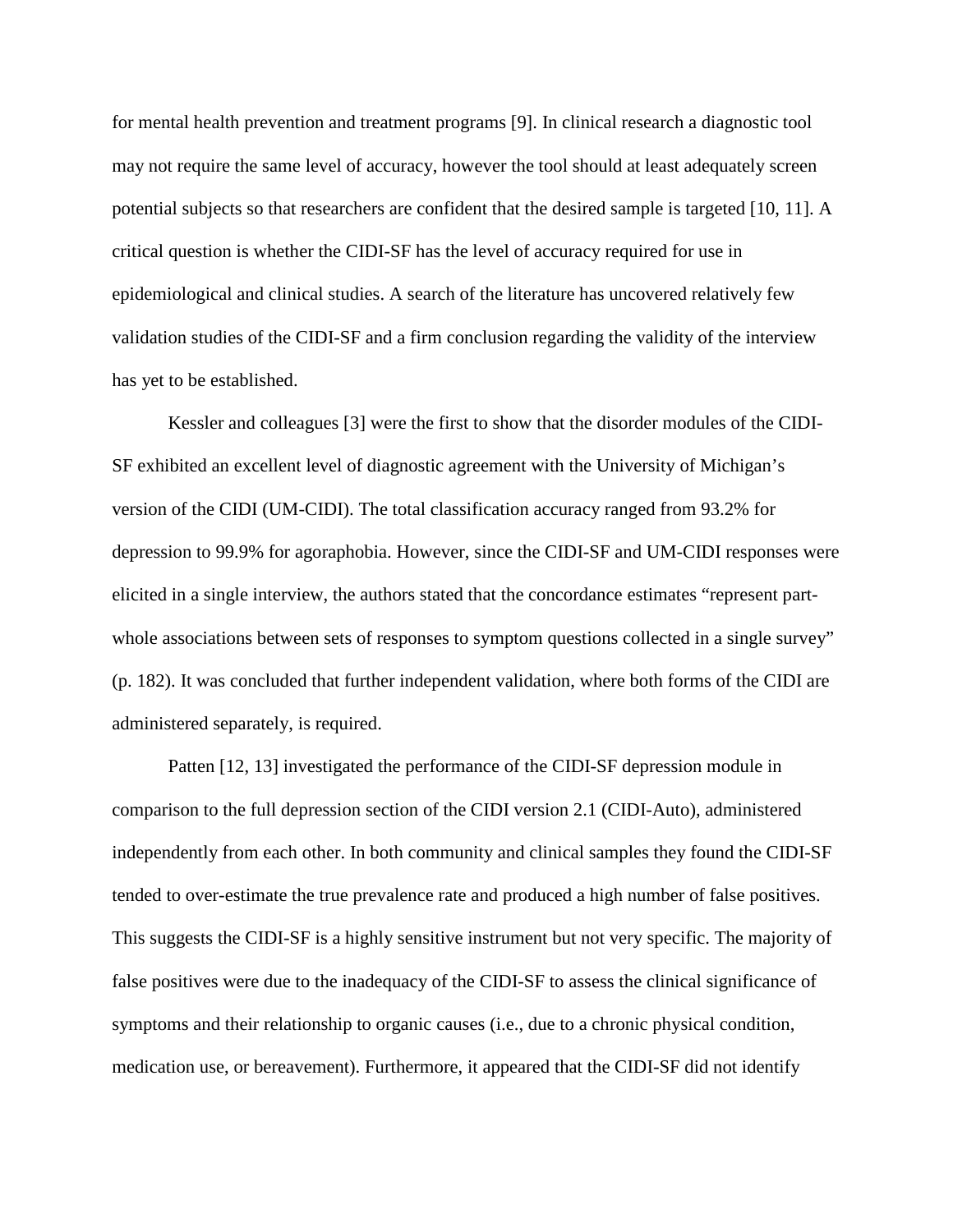DSM-IV major depression in the strictest sense but identified a broader category of depressive disorder. These findings have since been replicated in a sample of young adults using the Schedules for Clinical Assessment in Neuropsychiatry as the comparison interview [14].

Finally, four modules of the CIDI-SF (depression, panic disorder, generalized anxiety disorder, dysthymia) were validated against the UM-CIDI in a representative sample of persons in care for HIV [15]. The results provided further evidence that the CIDI-SF was highly sensitive at detecting DSM-III-R diagnoses but not very specific. The authors concluded that the CIDI-SF may be better suited for use as a valid disorder screener instead of a disorder specific diagnostic tool. Burnam and colleagues [16] support this conclusion and showed that the CIDI-SF scales were highly correlated to another screening measure of emotional health when predicting health service use. However, the high degree of physical co-morbidity observed in the sample of persons in care for HIV and the failure to validate the full range of CIDI-SF disorder modules against DSM-IV diagnoses has left a gap in the literature that requires further examination.

 The current study aims to investigate the validity and diagnostic performance of all ten CIDI-SF modules in a clinical sample of adults presenting to a tertiary referral anxiety disorders clinic. According to the previous literature, it was hypothesized that the CIDI-SF would identify more false positives in comparison to the full CIDI, predominantly due to a lack of items addressing the clinical significance of symptoms and their relationship with organic causes. Furthermore, the previous literature has suggested that the CIDI-SF may be useful as a general screening measure for the mood and anxiety disorders. Consequently, an additional aim was to directly compare the screening utility of the CIDI-SF with a well-developed general screening measure for mood and anxiety, the Depression Anxiety Stress Scale [17]. It was hypothesized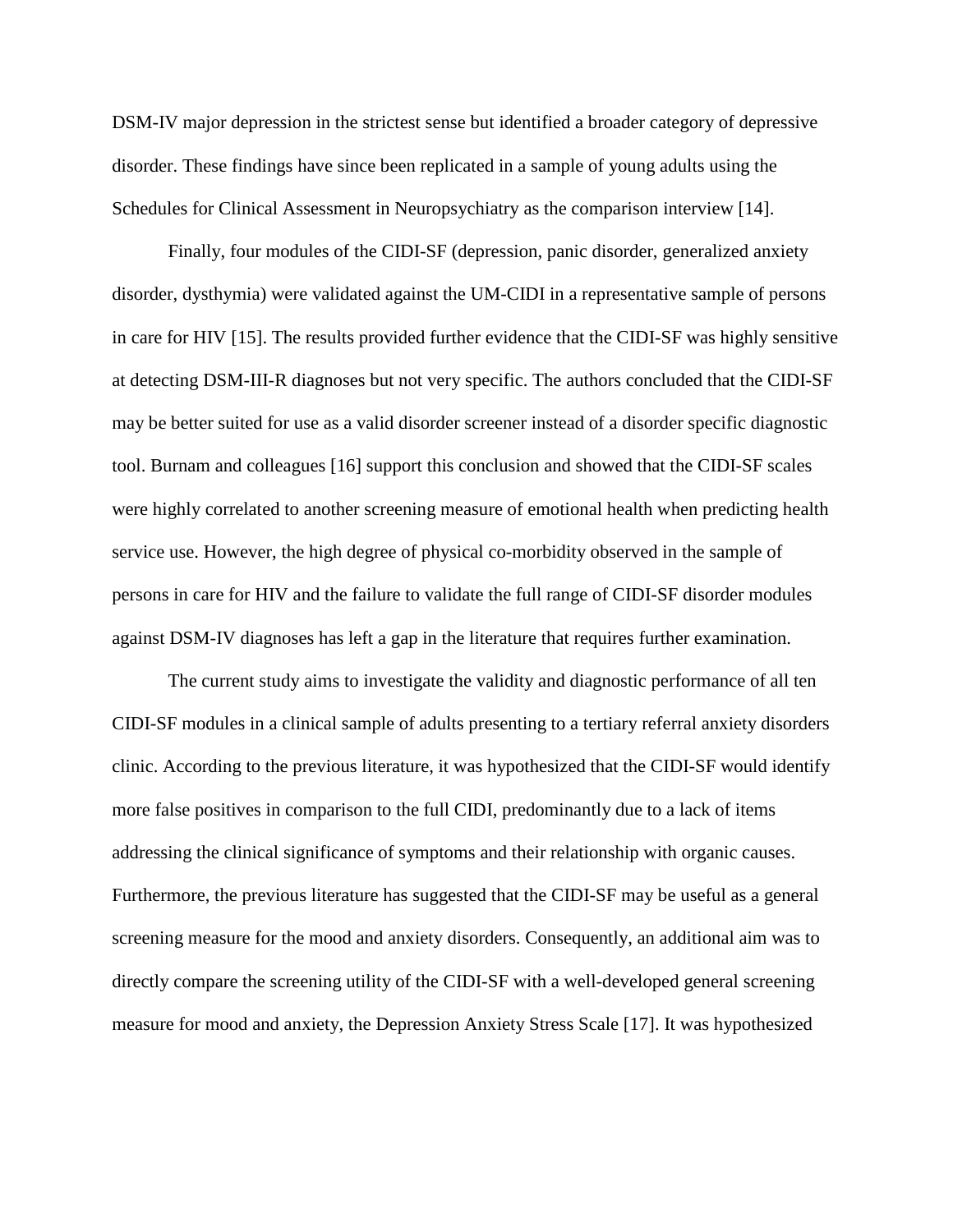that the CIDI-SF modules, used as dimensionally scored screening instruments, would possess similar screening properties to the DASS.

#### **METHOD**

#### **Sample and setting**

The sample comprised of patients referred for treatment to a Sydney Metropolitan Anxiety Disorders clinic between May 1999 and January 2000. During the eight month period assigned for this study, a total of 325 patients were assessed at the clinic. Data for this study were collected from patients across two phases of assessment at the Anxiety Disorders clinic. CIDI-SF data were collected from 305 patients during their first day assessment. The first day assessment is designed to screen patients and determine whether the treatment programs offered at the clinic are suitable for each patient. Those offered treatment were asked to return for a second day assessment approximately three weeks later where a comprehensive diagnosis is determined. It was at this point that CIDI-Auto data were collected on the 103 patients returning for their second day assessment. Due to some missing data on the CIDI-SF, matching CIDI-SF and CIDI-Auto data were limited to a subsample of 83 patients. All subsequent analyses were conducted on this subsample of patients. Post-hoc comparisons were conducted on a range of demographic features and the type of CIDI-SF diagnoses received to confirm that this sample did not significantly differ from the remaining sample of patients that attended the clinic during this period. These comparisons revealed that, on average, the patients in the subsample were approximately four years younger than patients who were not included in this study ( $t = 2.64$ ,  $p =$ 0.009). Nonetheless, this subsample did not differ in terms of sex ( $\chi^2 = 1.06$ ,  $p = 0.30$ ), marital status ( $\chi^2 = 3.24$ ,  $p = 0.66$ ), education ( $\chi^2 = 0.03$ ,  $p = 0.87$ ), prevalence of any anxiety disorder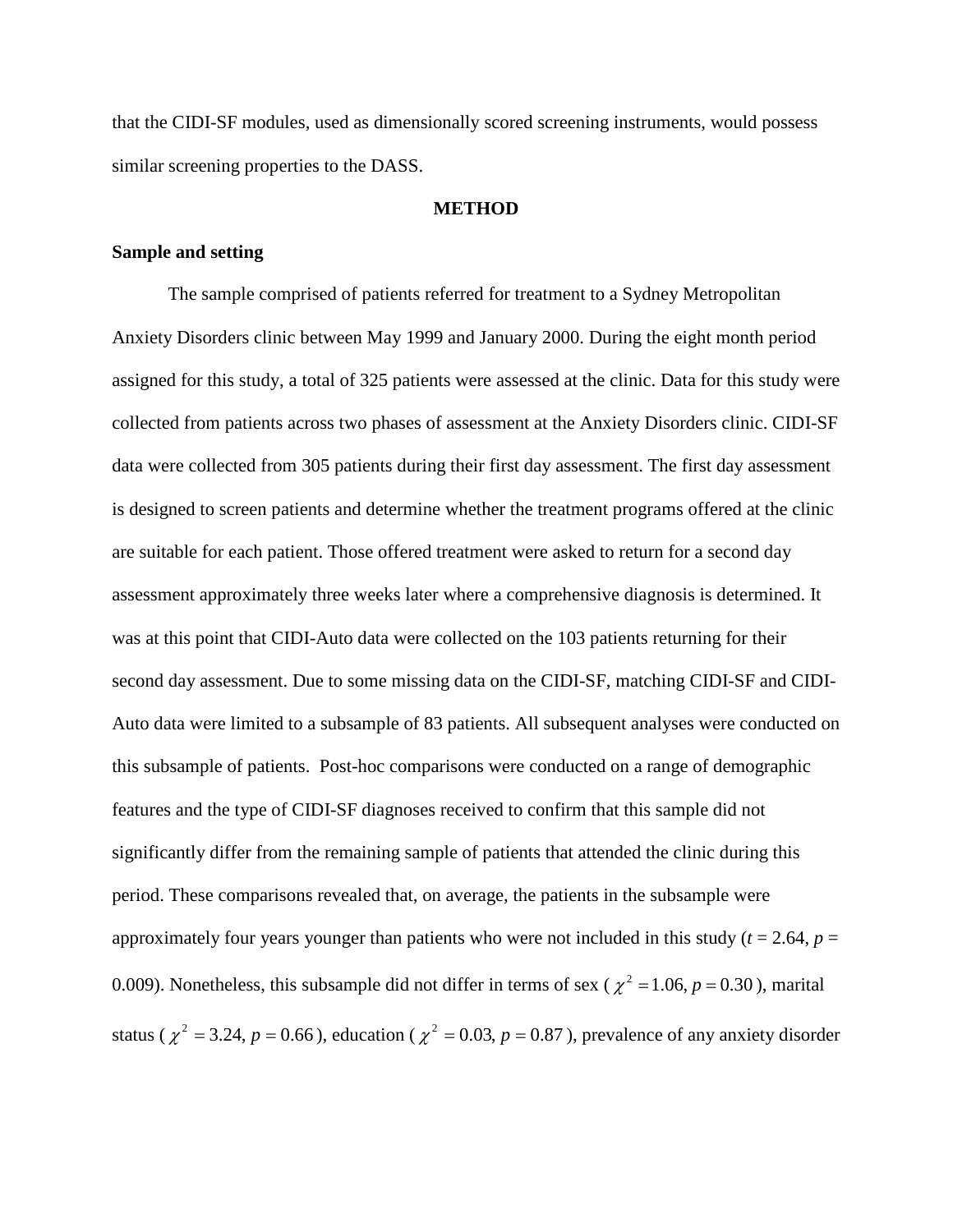( $\chi^2 = 1.57$ ,  $p = 0.21$ ), affective disorder ( $\chi^2 = 0.71$ ,  $p = 0.40$ ), and substance disorder  $(\chi^2 = 0.55, p = 0.46).$ 

#### **Measures**

#### *CIDI-SF*

Modifications and revisions were made to the original CIDI-SF [3] to make it suitable for assessing a probable DSM-IV 12-month diagnosis of the common mental disorders. Social phobia, agoraphobia, panic attack, generalized anxiety disorder (GAD), major depressive episode (MDE), dysthymia, obsessive compulsive disorder (OCD), post-traumatic stress disorder (PTSD), alcohol dependence, and drug dependence were assessed. To reduce respondent burden and total administration time further the CIDI-SF utilizes a stem and branch method of screening patients. If the patient fails to endorse the screening questions they skip from the remaining questions associated with that particular disorder and proceed to the next module.

A probable diagnosis for each disorder is calculated by summing the number of symptom questions endorsed by the patient and applying empirically derived cut-offs, which were designed to maximize concordance with the full DSM-III-R diagnostic criteria (see [3] for a detailed description of how the empirically derived cut-off scores were estimated). The CIDI-SF assesses a probable diagnosis and not a definite diagnosis since the complete diagnostic criteria, such as the clinical significance and associated physical exclusion criteria, are not fully operationalised.

#### *CIDI-Auto*

The characteristics of the CIDI-Auto have been well described elsewhere [18]. Briefly, it is a fully-structured self-report diagnostic interview administered via a computer to derive a 12 month diagnosis of the common DSM-IV and ICD-10 mental disorders. In contrast to the CIDI-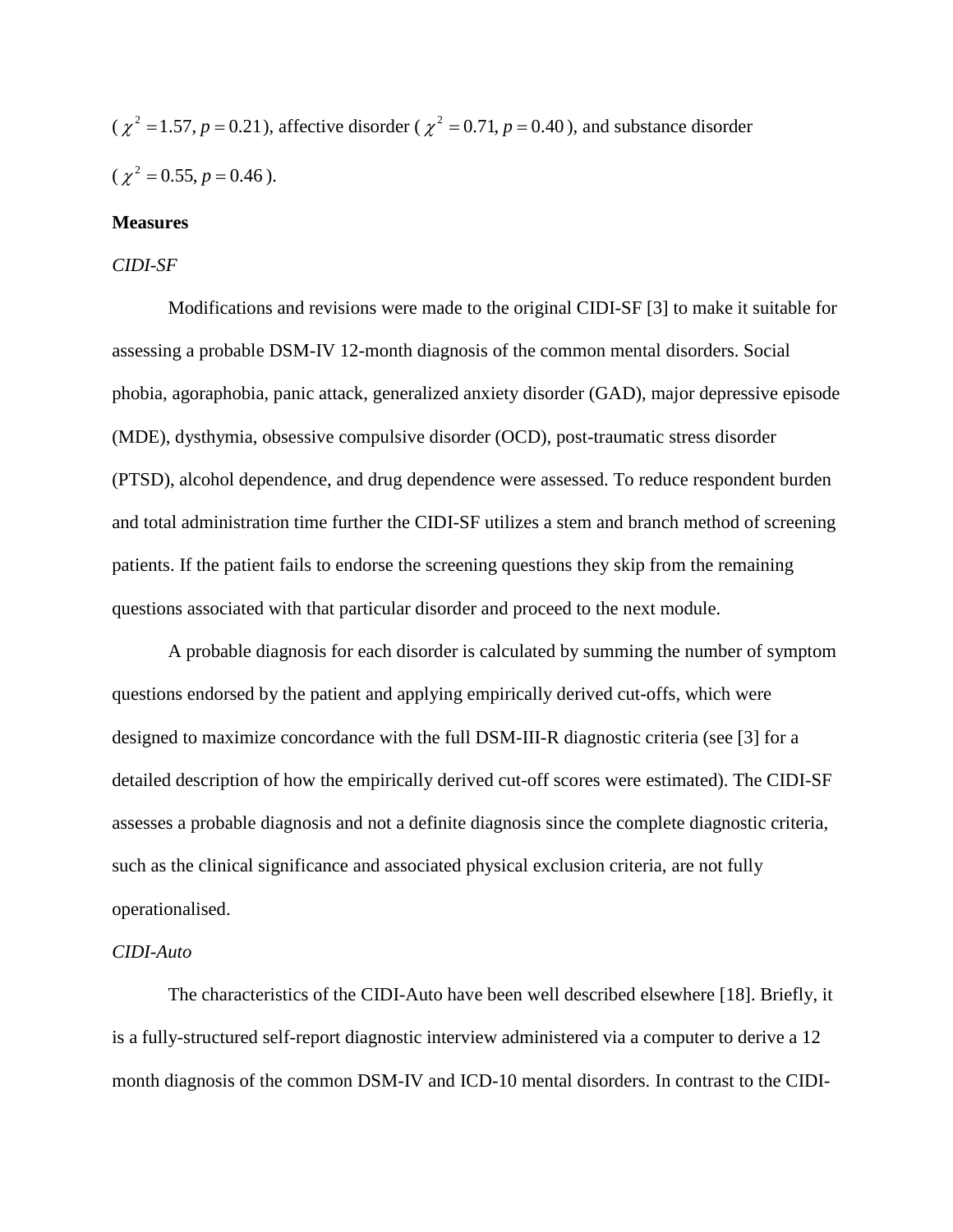SF, the CIDI-Auto extensively assesses each diagnostic criterion, including the symptom criteria and the associated levels of distress, severity, and impairment as well as the relevant exclusion criteria. A stem and branch system is implemented within the CIDI-Auto to reduce respondent burden. There are separate modules to determine the presence of MDE, dysthymia, social phobia, agoraphobia, panic disorder, GAD, OCD, PTSD, alcohol dependence, and drug dependence, in the past 12 months.

It has been shown that the CIDI-Auto possesses adequate validity in comparison to fullystructured and unstructured clinical interviews and excellent test-retest reliability across multiple settings [19-21]. The CIDI-Auto has been used extensively to estimate prevalence in nationally representative epidemiological surveys, for example the 1997 Australian National Survey of Mental Health and Well-being [22]. For these reasons the CIDI-Auto was chosen as the "gold" diagnostic standard in the current study when estimating the diagnostic validity of the CIDI-SF. *DASS*

The Depression Anxiety Stress Scale (DASS) was developed to measure the full range of symptoms associated with depression and anxiety. It consists of 42 self-report items answered on a 4 point scale where 0 indicates that the item did not apply to the respondent at all while 3 indicates that the item applies very much to the respondent. Factor analyses have consistently identifying three factors that translate into separate sub-scales representing depression, anxiety, and, stress, which is characteristic of symptoms similar to those observed in GAD [17]. Each of the three DASS sub-scales comprise of 14 items. The responses to each of the 14 items are summed and a total score ranging from 0 to 42 is calculated for all three subscales.

The DASS has excellent internal consistency and favourable test-retest reliability in nonclinical and clinical samples [23]. Furthermore, the DASS is able to significantly differentiate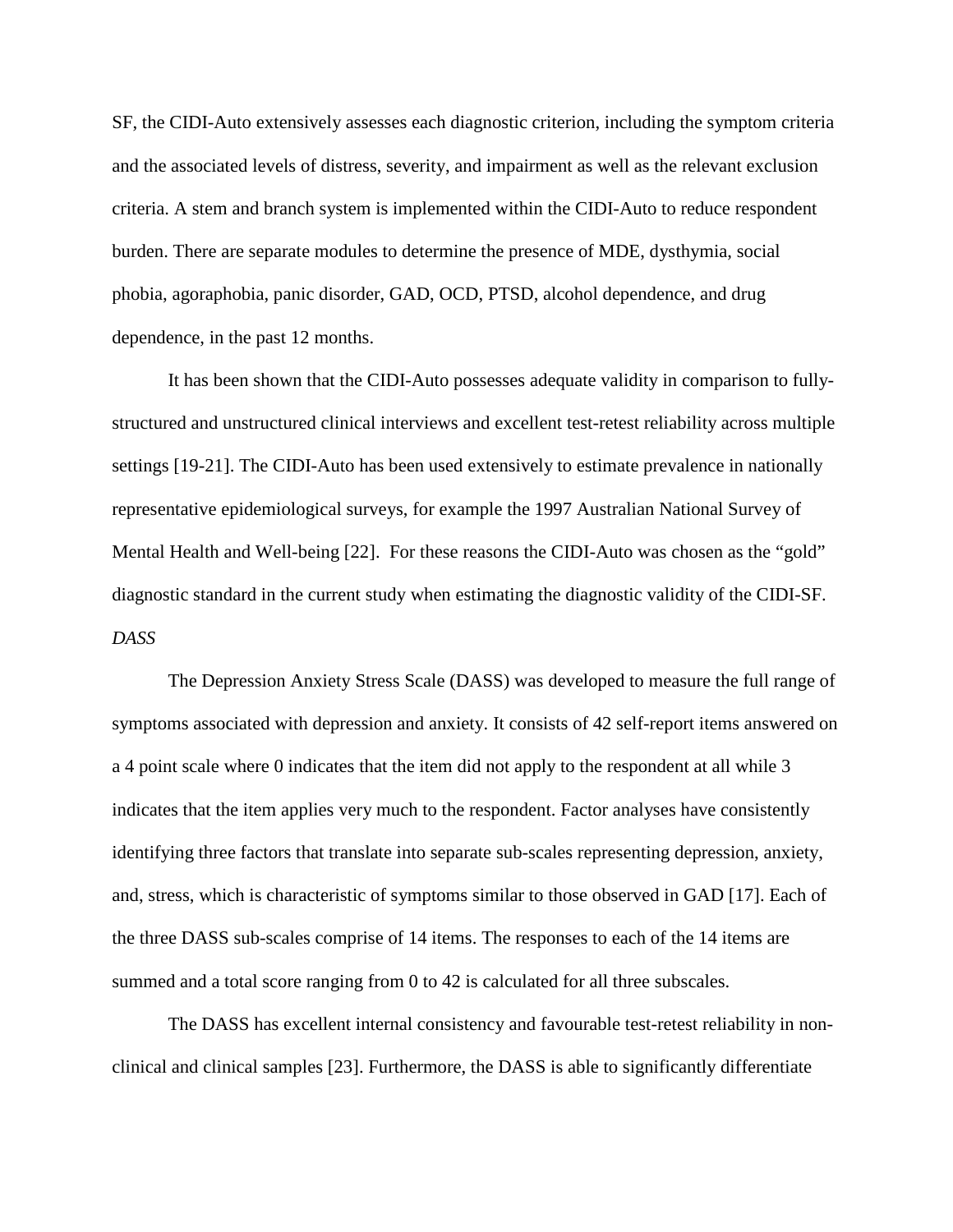between patients with panic disorder, GAD, and the mood disorders from other diagnostic groups [24]. The DASS is used here as the "gold" standard when examining the screening utility of the CIDI-SF. As the DASS was not intended to be a measure of the alcohol and substance use disorders the alcohol and drug dependence modules were not included when investigating the screening utility of the CIDI-SF.

#### **Procedure**

 During the first day assessment, patients were given a written consent form to read and sign stating that any information collected during the diagnostic assessment could be used for research purposes and that publication of results would be in de-identified format. Patients then completed a routine diagnostic assessment that included the DASS, CIDI-SF, the Medical Outcomes Study Short Form Health Survey (SF-12; [25]), and a clinical interview with an experienced consultant psychiatrist. Patients who were offered treatment at the clinic for either anxiety (social phobia, panic disorder, agoraphobia, generalized anxiety disorder) or depression returned for a second, comprehensive diagnostic assessment, approximately three weeks later. Returning patients then completed the CIDI-Auto via self-report computer administration. A research assistant was available if any patient required assistance with the CIDI-Auto.

#### **Statistical Analysis**

#### *Concordance Analysis*

To generate concordance estimates between the CIDI-SF and CIDI-Auto each module was scored using algorithms that result in 12 month diagnostic variables. Each module was analyzed separately using 2x2 cross tabulations in SPSS version 17. Measures of diagnostic agreement including sensitivity, specificity, positive predictive value, negative predictive value, overall percentage of agreement, and likelihood ratios were calculated to estimate the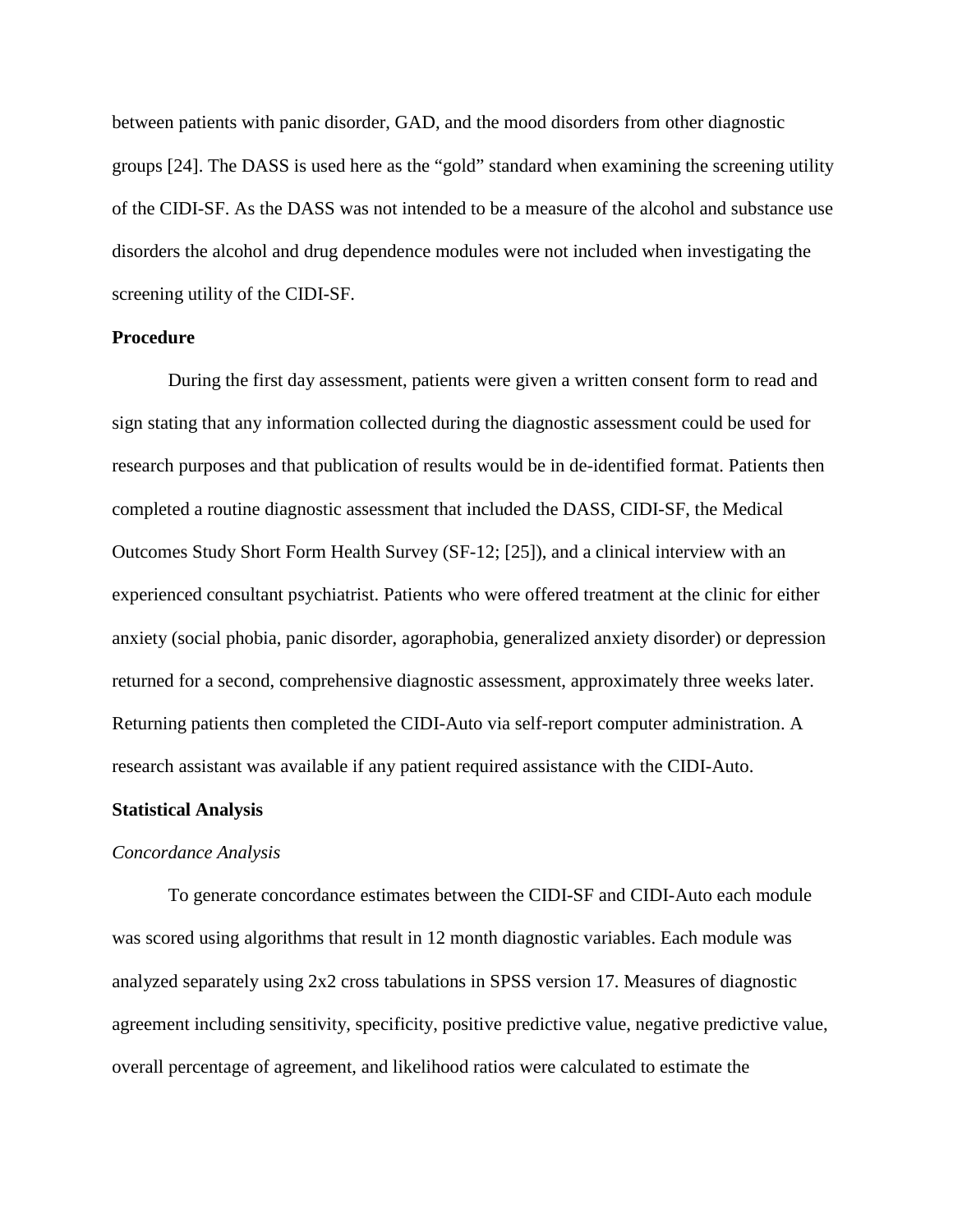independent effect of both false positives and false negatives. However, despite the above indices providing valuable information regarding the level of agreement between the two measures, they do not take into account agreements that occur purely by chance.

To control for the level of chance agreements while maintaining information regarding the relative importance of both false positives and false negatives, weighted kappa's ( $\kappa$ - and  $\kappa$  +) were also calculated [26]. Both indices produce scores ranging from 0 to 1. A low score on  $\kappa$  - indicates a high rate of false negatives while a high score indicates a low rate of false negatives. Therefore, the diagnostic test will possess favourable properties for ruling out the disorder when  $\kappa$ -approaches 1. On the other hand, a low score on  $\kappa$ + indicates a high rate of false positives while a high score indicates a low rate of false positives. Therefore, the diagnostic test will possess favourable properties for ruling in the disorder when  $\kappa$  + approaches 1 [27]. To accurately interpret the magnitude of each kappa coefficient, Landis and Koch [28] suggest that there is excellent agreement when kappa exceeds 0.8, substantial agreement between 0.6 and 0.8, moderate agreement between 0.4 and 0.6, and poor agreement when kappa drops below 0.4.

Studies have shown that in some circumstances kappa can be unduly influenced by the initial base prevalence rate of the disorder and therefore comparing two coefficients from separate disorders can be problematic [29, 30]. Furthermore, simulations studies have revealed that small kappa coefficients are possible when the percentages of agreement are high therefore creating disparate results [31-33]. To overcome these issues alternative indices should be generated that are not influenced by the base prevalence rate to clarify the results of kappa. Area under the Receiver Operating Characteristic curve (AUC) was therefore calculated by summing the sensitivity with specificity and dividing by two. The AUC is interpreted as a score between 0.5 and 1.0 with larger values indicating a greater level of agreement between the two measures.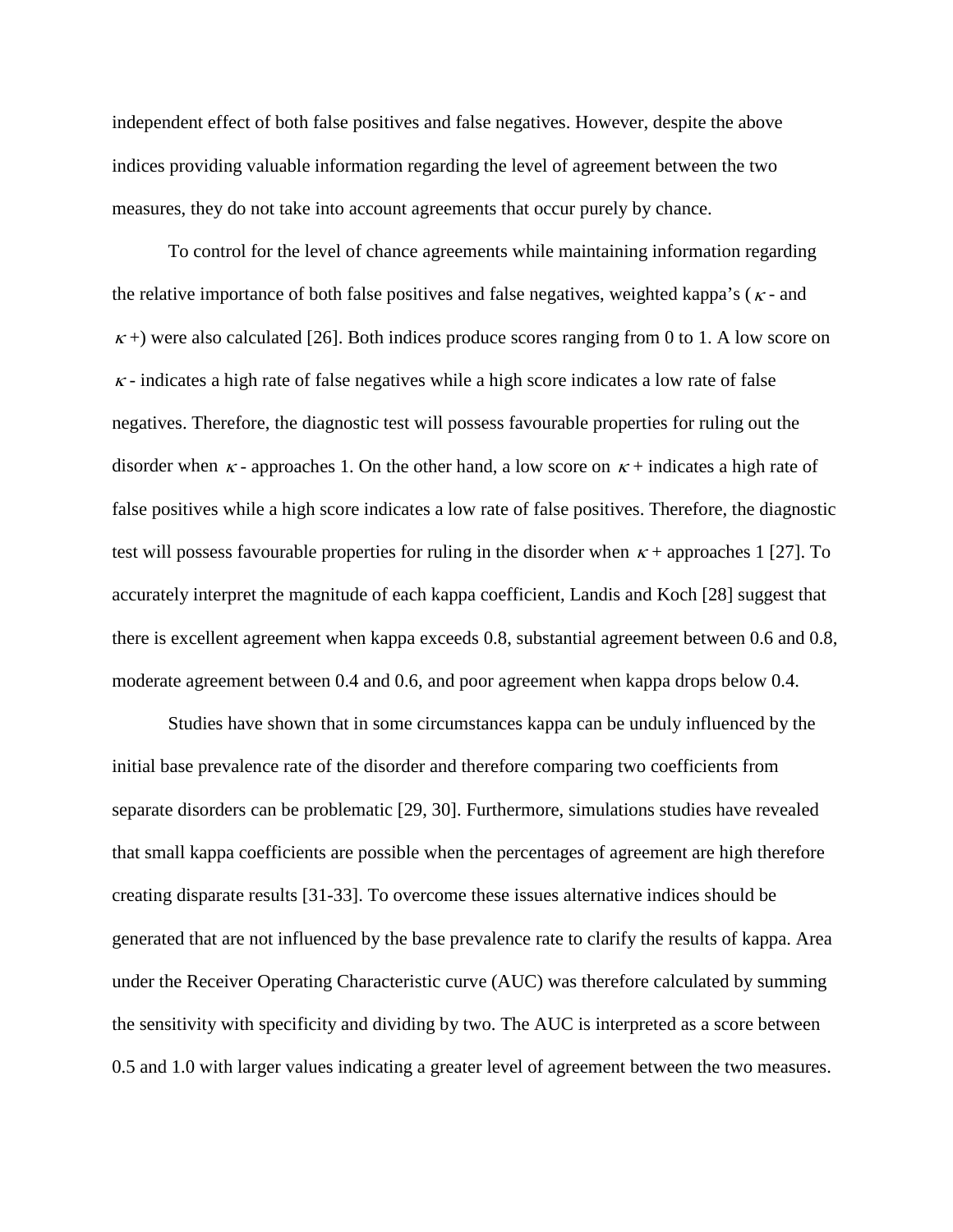According to Swets [34], an AUC ranging from 0.5 to 0.7 indicates the measure has low accuracy, 0.7 to 0.9 indicates a reasonably useful measure, and an AUC above 0.9 indicates a highly accurate measure.

#### *Discordance Analysis*

 One of the additional aims of the current study was to quantify the likely reasons for discordant results. Therefore, several possible reasons were specified for why a discrepancy might occur between the two interviews prior to the analysis and each discrepant case was classified accordingly. For each disorder, the CIDI-Auto interview transcripts for false positives and false negatives were compared to the matching CIDI-SF questionnaires to isolate the likely reasons for a discordant result.

The predetermined classification groupings for the discordance analysis are as follows. The two diagnostic measures could totally disagree on a diagnosis as evident by a patient meeting the screening requirements for a disorder on one instrument but not on the other. This category was labeled as total misclassification due to screening. A diagnostic disagreement could also occur when the majority of criteria are endorsed but the patient fails to meet full criteria due to one or two key questions. A diagnostic disagreement like this could be attributed to the patient's pattern of responding, for example the patient may fail to meet criteria for a disorder using the CIDI-Auto but meets criteria in the CIDI-SF due to providing different responses on the same question included in both measures, or the diagnostic disagreement could be attributed to certain differences in the diagnostic instruments, for example the patient fails to meet criteria for a disorder using the CIDI-Auto but meets criteria using the CIDI-SF due to a question being included in the CIDI-Auto but excluded in the CIDI-SF. These two categories were labeled as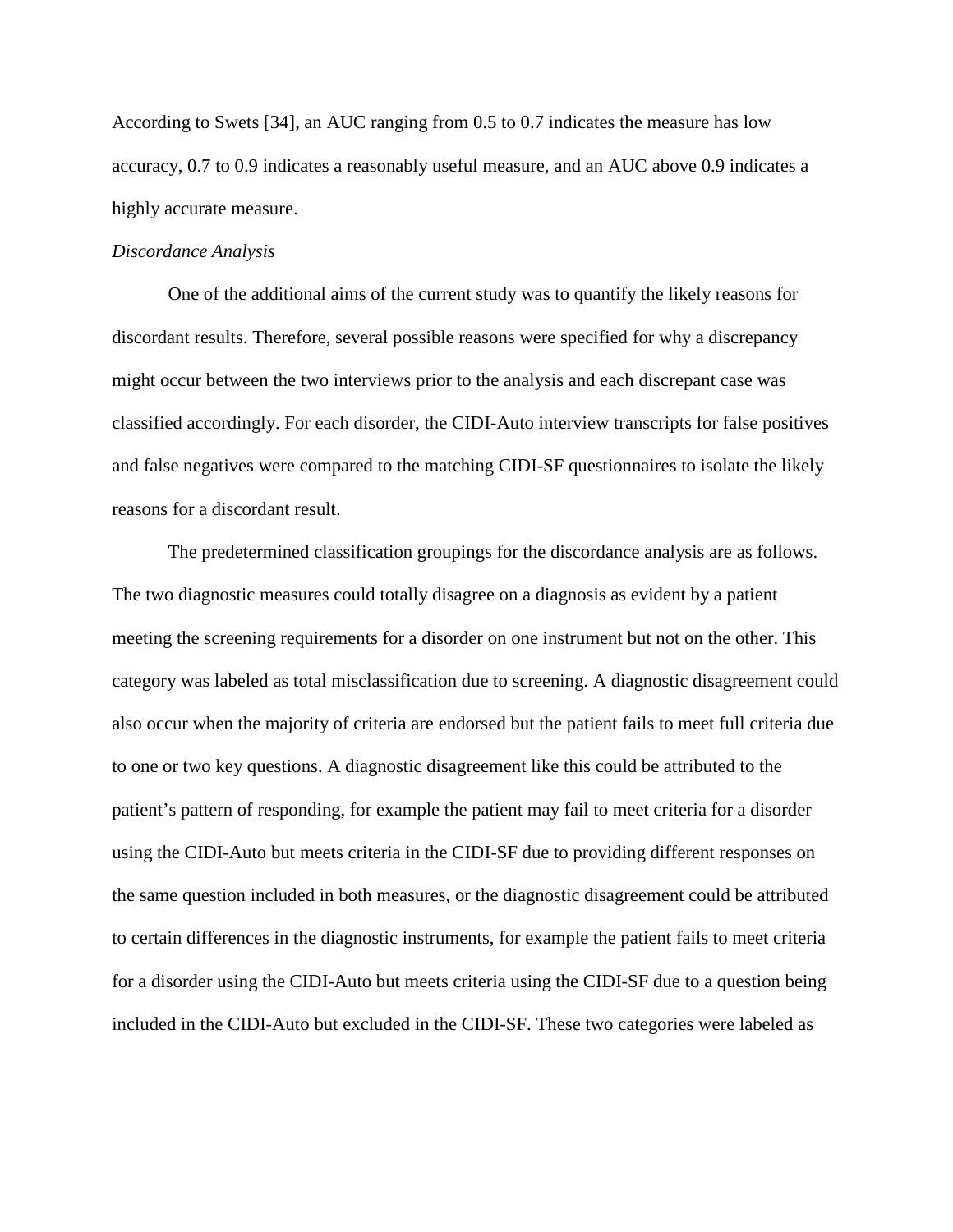partial agreement but patient response disagreement and partial agreement but measurement response disagreement.

Finally, investigating cases with partial agreement allows the discrepancy between the two instruments to be isolated to a specific reason or component of the DSM-IV criteria. Therefore, three specific reasons for disagreement were included in cases with partial agreement, these reasons include; not meeting the required symptom criteria and/or diagnostic thresholds, insufficient levels of severity/distress/interference related to the disorder, and finally not meeting the common exclusion criteria (i.e. physical/medical reasons attributed to symptom, or a cooccurring diagnosis that better explains the symptoms).

#### *Screening Utility*

 As a means of estimating the screening utility of the CIDI-SF the screening properties of the CIDI-SF were compared with the DASS when predicting a CIDI-Auto diagnosis. First, the CIDI-SF was re-scored similar to a screening instrument by using the sum of the total symptoms endorsed for each disorder rather than generating diagnostic variables using empirically derived cut-points. Each disorder module is scored using a continuous scale that ranges from 0 to the maximum number of questions in each module so that higher scores indicate a higher probability of having the disorder.

Second, Receiver Operating Characteristic (ROC) curves were fitted to each CIDI-Auto disorder separately using the CIDI-SF and the DASS as predictor variables. The ROC curve plots the sensitivity and 1 minus the specificity for every possible cut-off point on the CIDI-SF and DASS. The AUC values associated with each ROC curve are able to estimate the screening tool's ability to accurately predict a diagnosis [35]. For each disorder the two AUC values and 95% confidence intervals were estimated using nonparametric methods and compared using a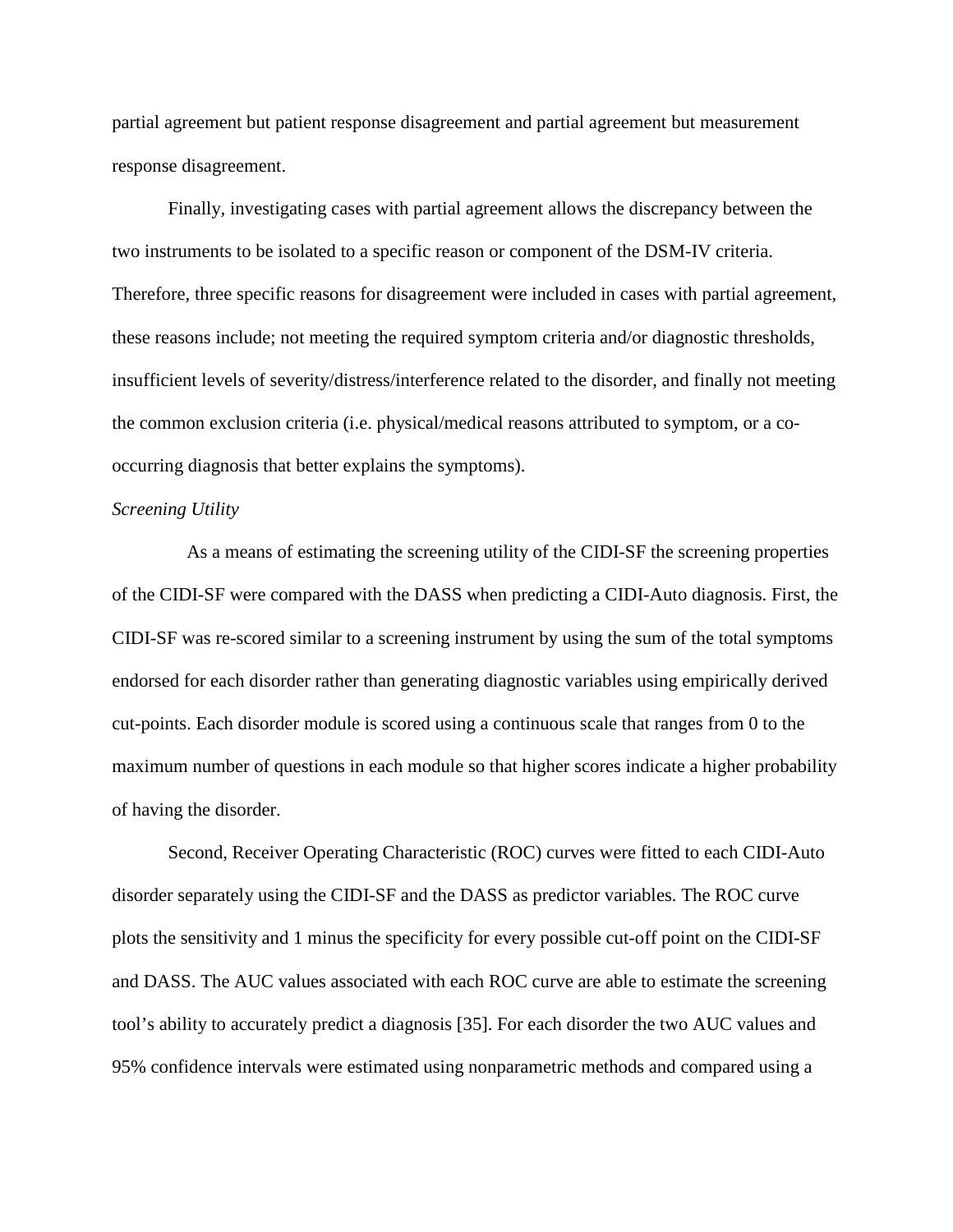technique described by Delong, Delong, and Clarke-Pearson [36]. This technique results in a chisquare ( $\chi^2$ ) difference test so that rejecting the null hypothesis at the nominal 0.05 level indicates that one screening tool has significantly greater predictive power than the other.

#### **RESULTS**

#### **Sample Characteristics**

This study assessed 83 patients with a mean age of 32 and a range from 18 to 54. 70% of the patients were female. The sample was, as expected, highly disordered with approximately 88% diagnosed by the CIDI-Auto with an anxiety disorder, 42% with a mood disorder, and 20% with one form of substance dependence present in the past 12 months. The rate of co-morbid diagnoses was high, with two diagnoses observed as the median and a range from 0 to 7. The average level of disability attributed to the patient's mental health was 34, as measured by the SF-12, a score that is consistent with treatment seeking clinical populations [37]. Due to missing data some patients were excluded from analyses of specific modules.

#### **Concordance Analysis**

The results of the concordance analysis are presented in Table 1. The CIDI-SF consistently diagnosed patients at a higher rate than the CIDI-Auto with the largest discrepancies occurring between the agoraphobia (47.5% vs. 3.8%) and OCD modules (60.2% vs. 13.3%). The weighted kappa coefficients reveal that for all disorders, apart from OCD, the  $\kappa$ -values are within the moderate to excellent range indicating that the CIDI-SF produces relatively few false negatives and possesses favourable properties for ruling out disorders. On the other hand, the  $\kappa$ + values are within the poor range for all disorders indicating a large number of false positives and that the CIDI-SF possesses undesirable properties for ruling in disorders. The AUC values support the kappa coefficients by providing evidence that dysthymia, OCD, and social phobia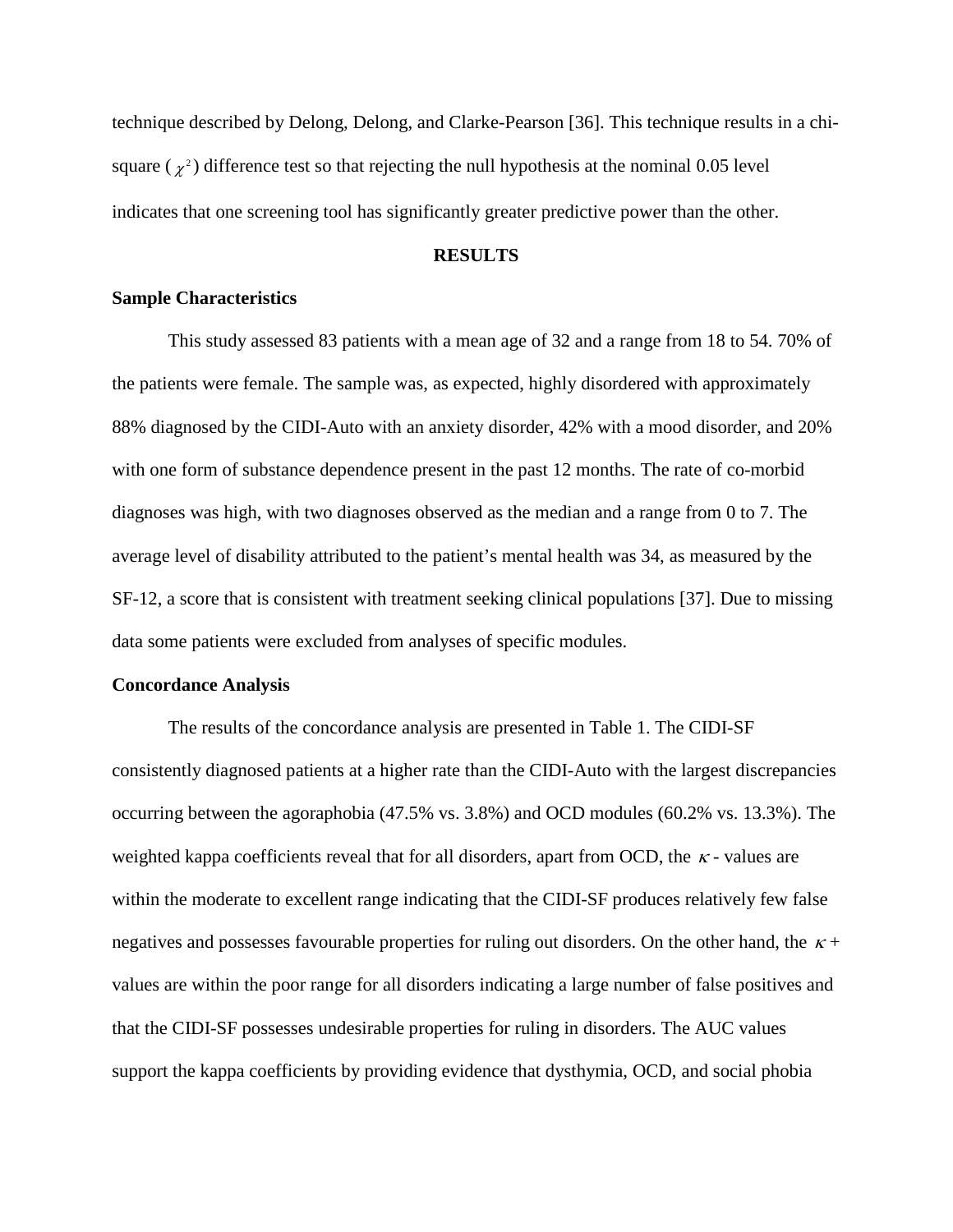modules have poor diagnostic agreement with the CIDI-Auto but the remaining modules can be considered reasonably useful screening measures. No disorder module scored an AUC value within the excellent range. This is most likely due to the large number of false positives.

#### **Discordance Analysis**

The results of the discordance analysis are presented in Table 2. The primary reason for false positive and false negative results differed depending on the disorder under investigation. The few false negatives examined in the discordance analysis were predominantly due to total misclassification between the screening questions. For example, of the 7 false negative cases observed in Panic Disorder, five (71%) were due to failing the CIDI-SF screening question but they met full criteria on the CIDI-Auto and two (29%) partially agreed on a diagnosis yet the patients disagreed on symptom questions contained in both the CIDI-SF and CIDI-Auto.

It is of interest to note that for false positive results, apart from OCD and dysthymia, the CIDI-SF and CIDI-Auto partially agreed on most cases (>50%). This indicates that the CIDI-SF is possibly detecting cases that have some degree of disorder but are considered sub-threshold by the CIDI-Auto. The only disorder to show a large proportion of false positive cases due to the exclusion criteria was agoraphobia with 66% of cases. These cases tended to fail a CIDI-Auto diagnosis because their symptoms were better explained by panic disorder whilst this requirement was not incorporated into the diagnostic algorithms for the CIDI-SF.

All of false positives identified in the dysthymia module were due to total misclassification between the screening items. This may be due to the inability of the CIDI-SF dysthymia screening questions to adequately screen out non-disordered patients in comparison to the screening questions for the CIDI-Auto. The false positives in the remaining disorder modules were due to a mix of failing the symptom and/or threshold criteria, or the symptoms endorsed did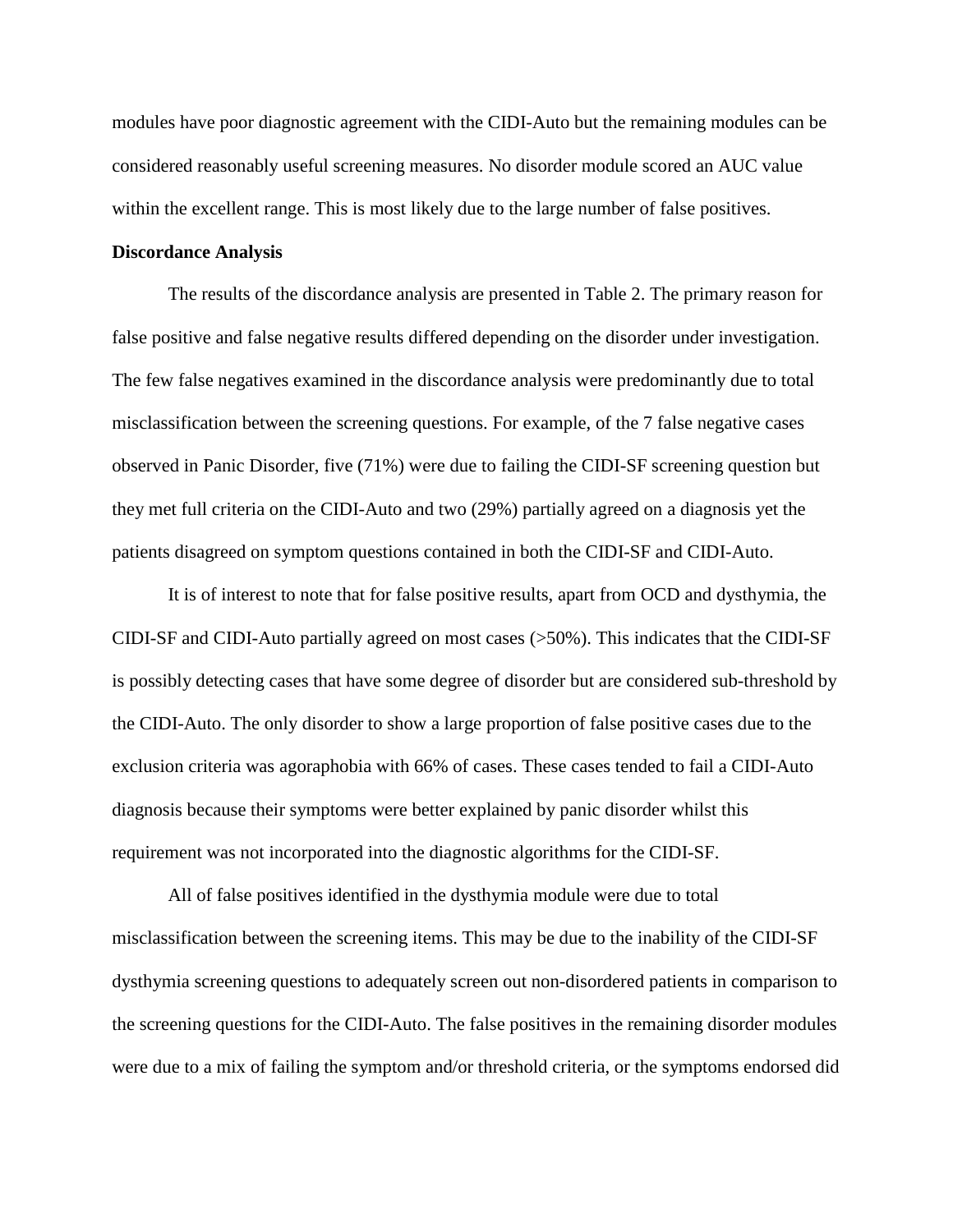not meet the clinical significance and distress requirements of the CIDI-Auto. In cases with partial agreement, the cause of the disagreement was split between differing patient responses and differences in the two instruments, except for the depression module, where all of the partial agreement cases (65% of all false positive cases) were due to differences between the two instruments.

#### **Screening Utility**

The AUC values, 95% confidence intervals, and  $\chi^2$  difference tests comparing the CIDI-SF disorder modules and the DASS subscales predicting CIDI-Auto diagnoses are presented in Table 3. The AUC values for the majority of disorders are within the acceptable range except for the CIDI-SF module predicting dysthymia (AUC=0.63), the DASS-Anxiety scale predicting social phobia (AUC=0.50), and the DASS-Anxiety scale predicting OCD (AUC=0.54). The data provide no evidence that the CIDI-SF modules differ in terms of predictive power to the DASS subscales when identifying MDE, dysthymia, GAD, panic disorder, PTSD, and agoraphobia. However, for a diagnosis of social phobia or OCD it appears that the CIDI-SF has a significantly higher predictive power in comparison to the DASS-Anxiety scale, with  $\chi^2$ =8.09, *p*=0.005 and  $\chi^2$ =22.27, *p*<0.001 respectively.

#### **DISCUSSION**

The primary aim of the current study was to investigate the validity and level of diagnostic concordance between the CIDI-SF and the full CIDI-Auto in a sample of patients attending a tertiary referral anxiety disorders clinic. Secondary aims included quantifying the level of discordance and investigating the screening properties of the CIDI-SF. The results of the study confirmed the hypothesis that the CIDI-SF would generate an undesirable proportion of false positives when compared with the CIDI-Auto. This finding provides additional support to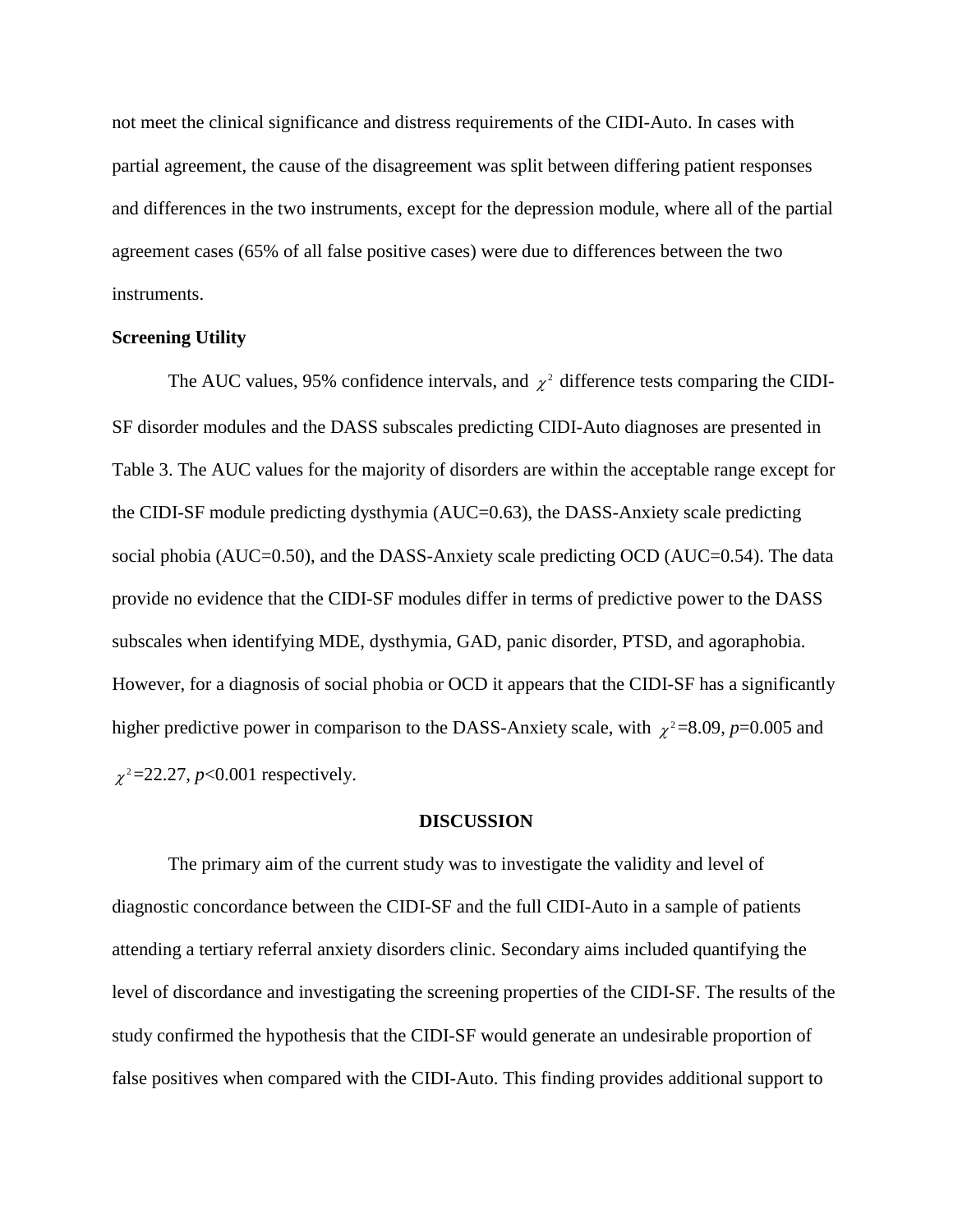the previous literature [4, 12, 14, 15]. However, the suggestion that false positives were primarily due to the lack of questions assessing the influence of medication and co-morbid physical conditions is unfounded. This is perhaps not surprising given that a previous study has suggested the physical exclusion criteria has little influence on estimating overall prevalence rates when they were removed from the CIDI-Auto algorithms [38]. Instead, the false positive cases were better explained by a variety of reasons that included insufficient screening questions, inaccurate symptom thresholds, and a failure to assess clinically significant levels of distress. Finally, the results of the current study confirmed the hypothesis that the CIDI-SF possesses good screening properties in comparison to a valid general screening measure for anxiety and depression. In fact, the CIDI-SF exhibited significantly better screening properties for social phobia and OCD in comparison to the DASS.

The findings of the current study raise several important points for discussion. It is of some value to understand why the results presented in the current study are different from the results previously found by Kessler and colleagues [3]. There are two possible explanations for the different results. First, it is a well-established fact that clinical respondents often differ in their pattern and degree of responding to diagnostic instruments in comparison to community samples [39]. It is therefore difficult to accurately compare and generalize the findings of this study to epidemiological samples. The high degree of false positives demonstrated here may be isolated to a highly-disordered treatment-seeking clinical population where the prevalence rates of these disorders are higher than those observed in the general population. Fortunately, we can use the likelihood ratio statistic to model the performance of the CIDI-SF using the base prevalence rates found in the 1997 Australian National Survey of Mental Health and Well-being [40]. For instance, the 12 month prevalence for major depressive episode in the Australian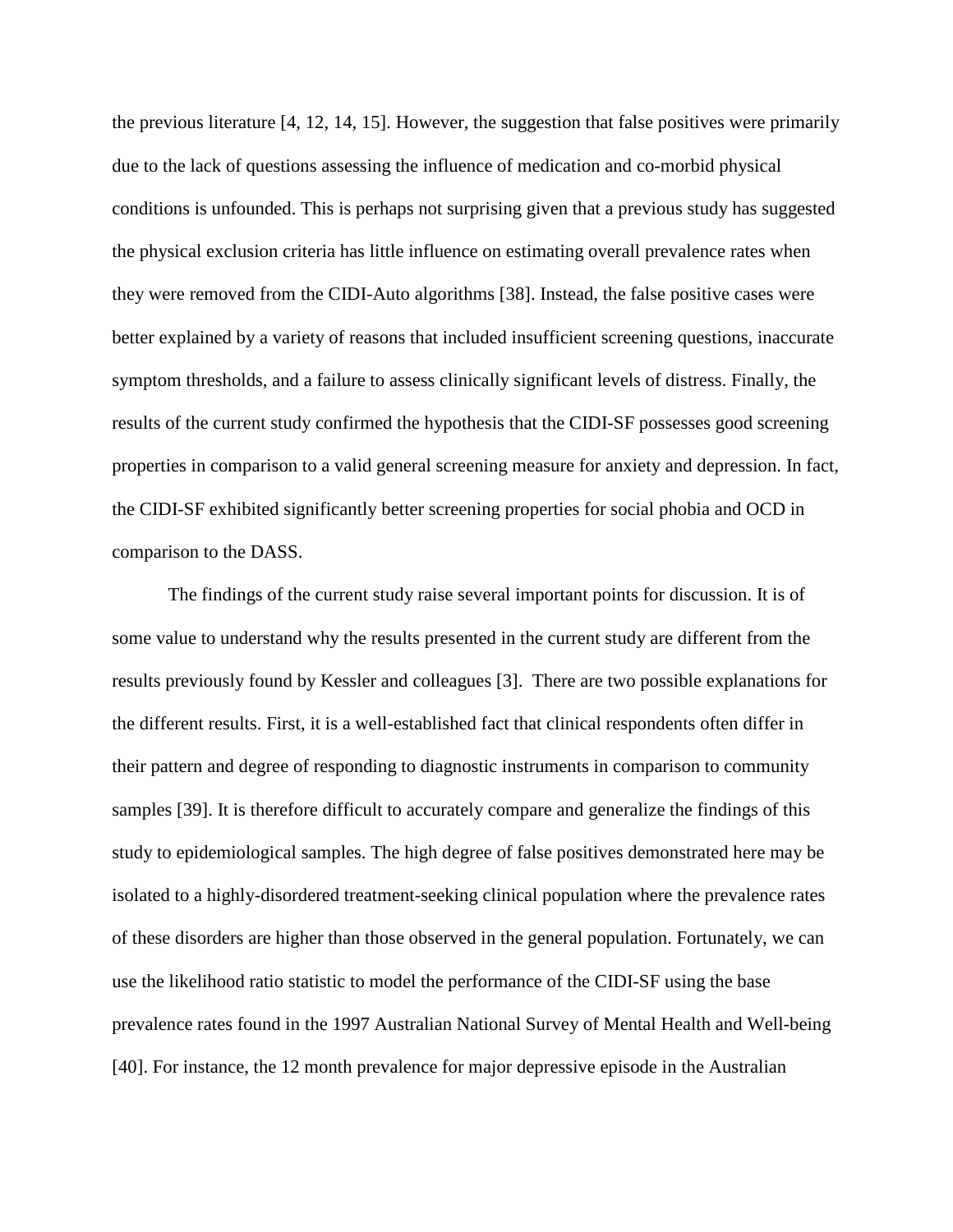survey was 6.3%, using the likelihood ratio generated from the current sample we would expect the CIDI-SF prevalence to be in the range of 55%, a dramatic over-estimation. Similar results were observed for the remaining disorders suggesting that the clinical sample used in the current study may have exaggerated the level of discordance between the two instruments. On the other hand, evidence from Patten and colleagues [4] suggests that the CIDI-SF depression module likewise identified a high degree of false positives in a community sample of the Canadian general population, although not as high as those observed in the current study.

 The second, and more likely explanation, involves the use of different methodologies. Kessler and colleagues [3] calculated the degree of concordance by comparing responses to the CIDI-SF that were embedded within the full CIDI, thus the two interviews were not administered independently. This has the serious implication of artificially inflating the true level of concordance as it does not take into account the influence that prior questioning has on priming responses and establishing the correct context. Survey questionnaires undergo comprehensive cognitive testing during development to address any respondent misunderstandings and to confirm that the questions assess the desired construct using the proper context and format [41]. Shifting the order or removing certain questions can influence the respondents understanding of the questionnaire as a whole and may cause differential response patterns [42].

The next critical issue that requires discussion is how the CIDI-SF can be altered or calibrated to increase the level of accuracy in relation to the full CIDI. Epidemiological studies that quote prevalence estimates derived from the CIDI-SF run the risk of over-estimating the true prevalence and identifying cases with a broader degree of psychopathology. Fortunately, methods to correct for this over-estimation have been developed by adjusting the prevalence post-hoc and have proven to be effective [43]. Alternatively, for studies that are yet to use the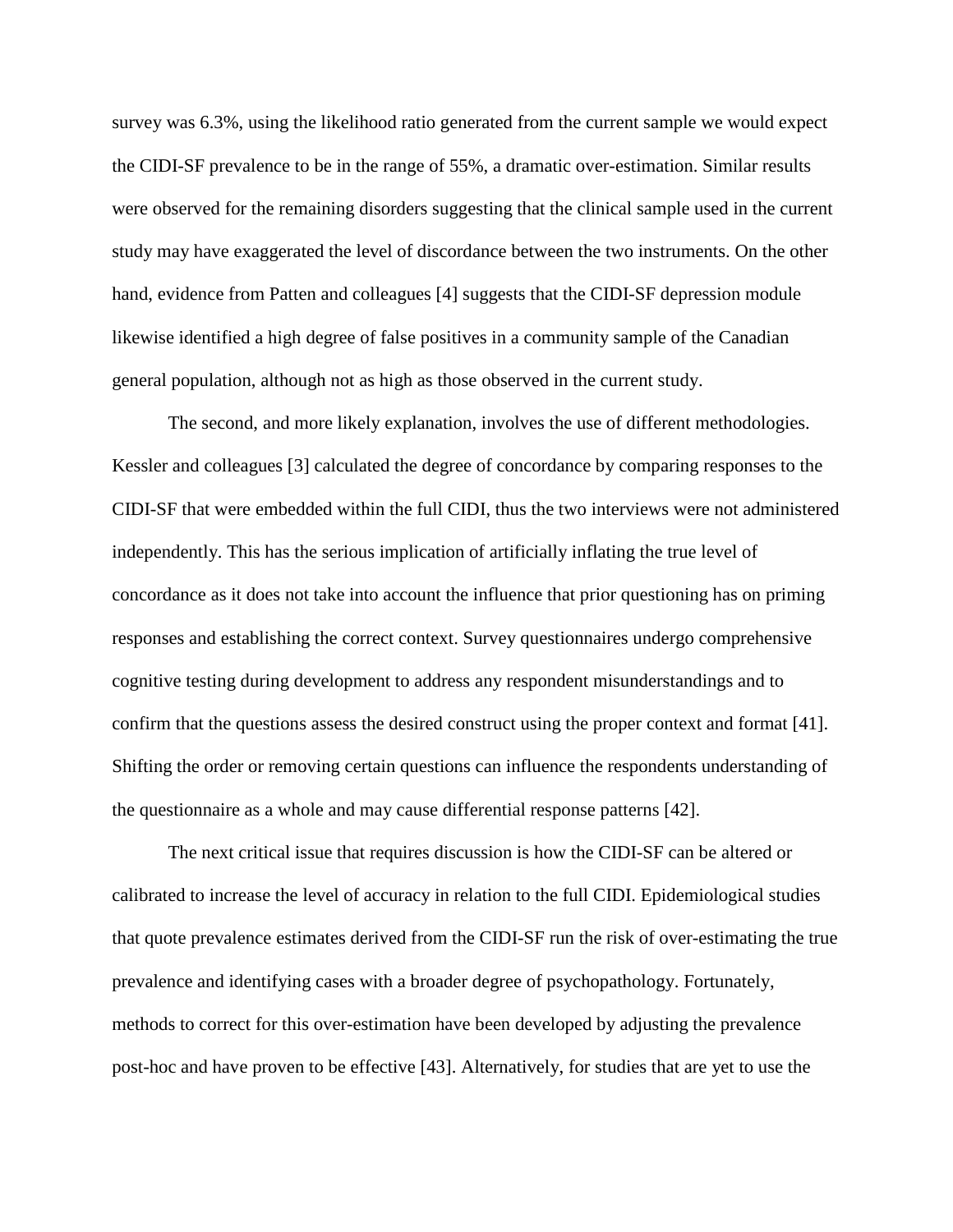CIDI-SF it may be advantageous to include additional questions addressing problematic areas identified by the current study. For example, the CIDI-SF dysthymia module had 23 false positive cases all due to the failure of the CIDI-SF screening questions to adequately rule out non-disordered cases. After examination of the CIDI-Auto transcripts it was concluded that if the CIDI-SF included one additional question from the CIDI-Auto, designed to screen out individuals if the prolonged feelings of sadness and depression lasted 2 years or more without an interruption of 2 months feeling okay, then the level of false positives may decrease and the concordance between the dysthymia modules could substantially improve. However, this is assuming that the majority of cases would respond to questions in the CIDI-SF and CIDI-Auto in the same manner therefore re-classifying all 23 cases is considered the best case scenario.

 The final point for discussion involves the capacity of the CIDI-SF to act as a general screening measure for the anxiety and depressive disorders in a clinical setting, particularly when using the CIDI-SF to screen patients for potential disorder specific CBT treatments and psychopharmacological trials. The findings of the current study demonstrate an interesting phenomenon that the majority of false positive cases (>50%) have some degree of disorder (i.e. the presence of some symptoms, mild levels of distress, etc.), however they fail to meet full diagnostic criteria due to one or two specific reasons (i.e. fail to meet the full symptom threshold, lack clinically significant levels of distress). In a clinical sense this has some key advantages, for one it is important that true positive cases are not left un-detected as greater weight is given to reducing false negatives instead of false positives, and two it has been shown that detecting and treating sub-threshold cases may be an important first step at preventing a full episode from developing [44, 45]. Given that the CIDI-SF has adequate screening properties the current study provides evidence that the CIDI-SF may be better suited as a short screening tool in clinical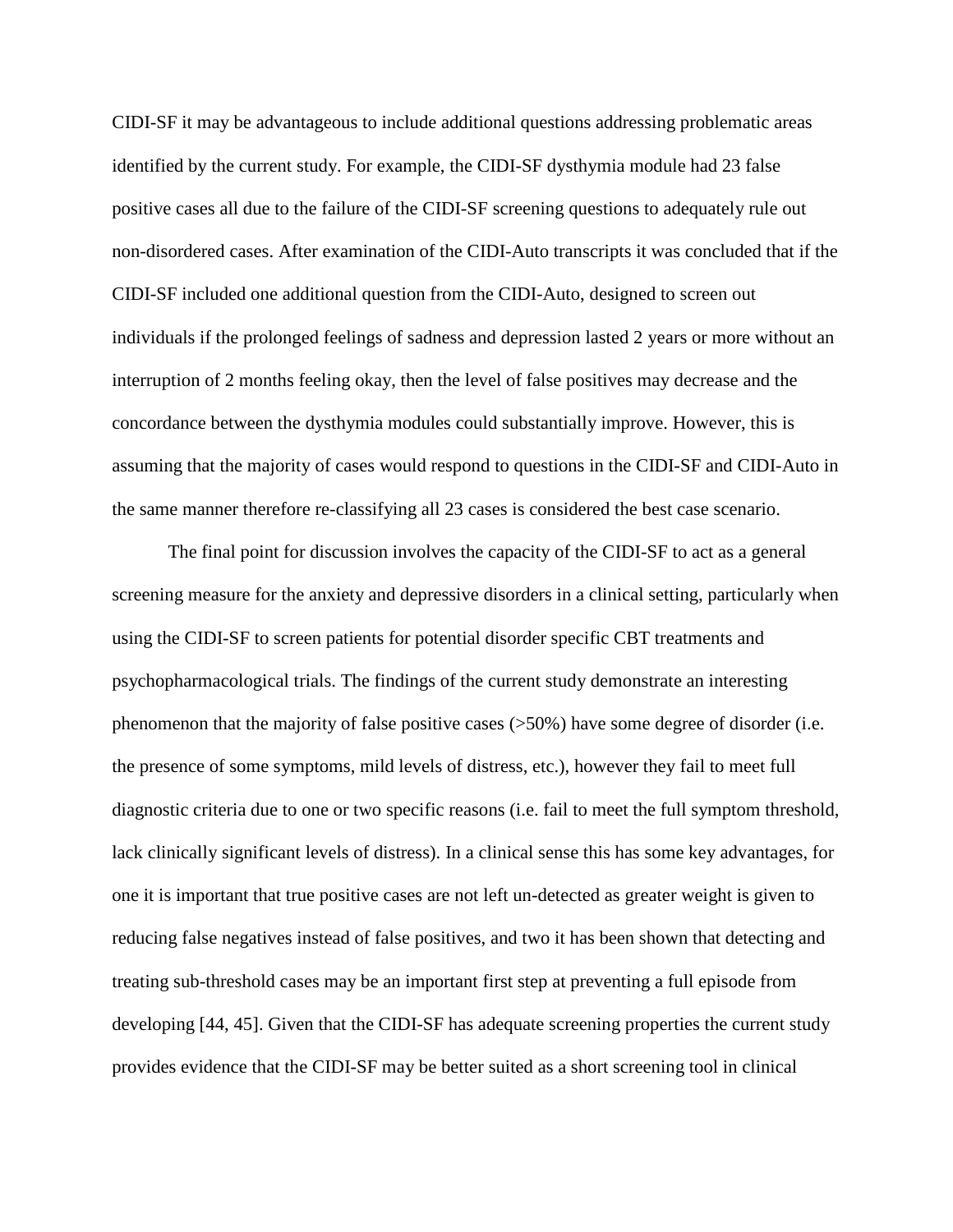settings than for use in large scale community epidemiological studies to accurately estimate prevalence. Indeed, Orlando and colleagues [43] came to a similar conclusion when examining the performance of the CIDI-SF to screen for respondents at high risk for a psychiatric disorder in a population of HIV positive adults.

 The findings of the current study must be considered in relation to some of the relevant limitations. The moderate sample size used in the study is of some concern particularly when comparing AUC values. The wide 95% confidence intervals around some of the AUC values indicate the possibility of inadequate statistical power and could have increased the risk of Type II error. However, as the study used a clinical sample to generate the concordance estimates we are confident that there are sufficient cases with and without diagnoses of the examined disorders to make meaningful conclusions. As mentioned above, the use of a clinical sample does carry further limitations when attempting to generalize the findings to a community sample. Therefore, additional validation of the full range of CIDI-SF modules is required to confirm that the findings found here are not specific to a subset of highly disordered treatment seeking individuals.

Another limitation of the current study was that the order of administration of the CIDI-SF and CIDI-Auto was not randomized and the CIDI-SF was administered prior to the CIDI-Auto in all cases. As mentioned above, self-report questionnaires are susceptible to order effects and the results of the CIDI-Auto may be unduly influenced by the outcome of the CIDI-SF as patients attempt to remain consistent. Although, this effect may be somewhat reduced due to the gap between interview administrations of approximately three weeks and therefore some patients may not recall their specific responses to the CIDI-SF. The gap in administration can likewise have an effect on the results due to changes in pathology over time; however, once again this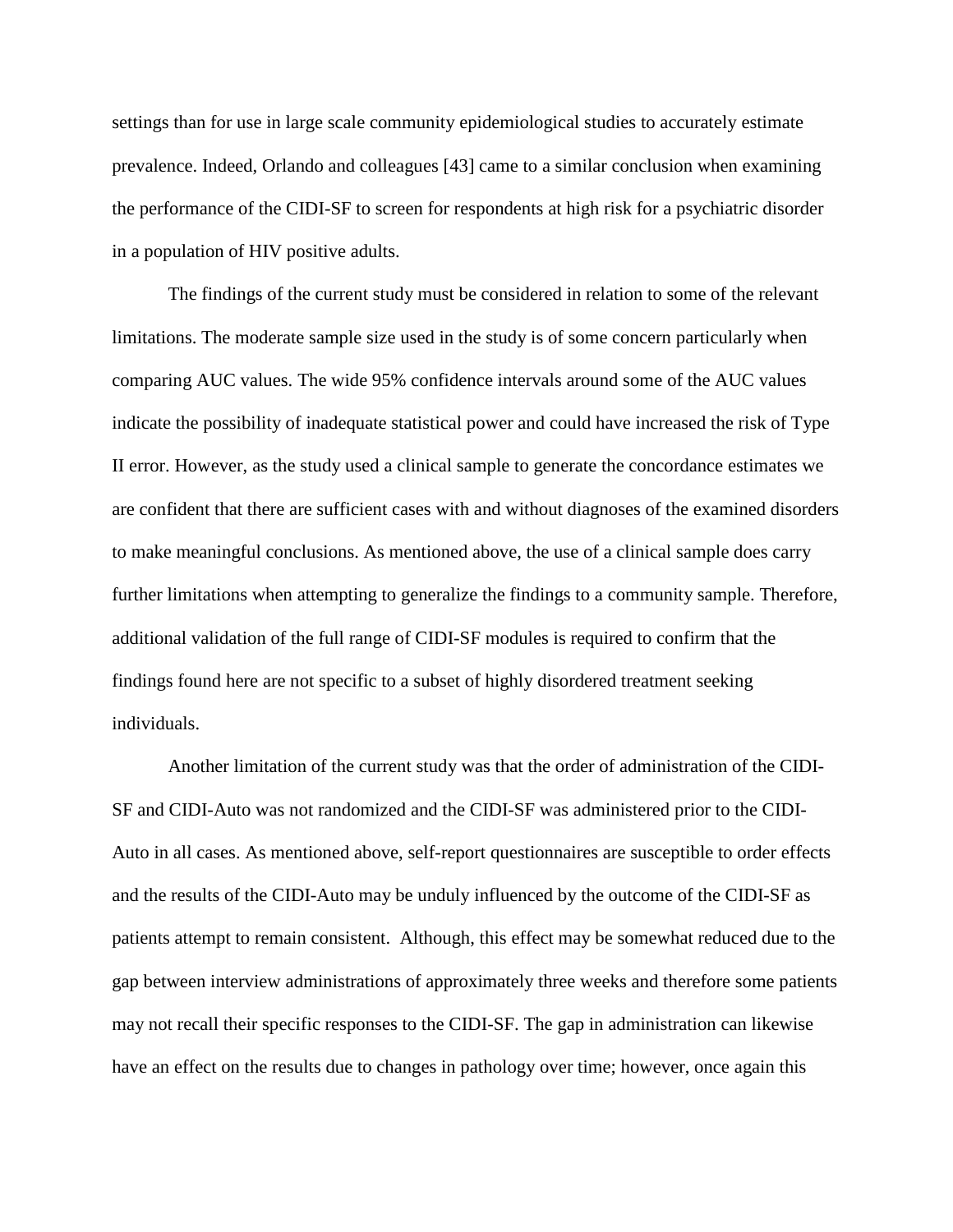effect may be reduced due to the 12 month time frame of the CIDI-SF and CIDI-Auto questions. The gap in administration time would have a greater effect if the interviews assessed the disorders as present in the prior 30 days.

#### **Conclusions**

 The current study is the first to provide DSM-IV diagnostic agreement data between the full range of CIDI-SF disorder modules and the associated disorder sections of the CIDI-Auto in a clinical population. The results highlight the importance of independent validation studies for a new diagnostic instrument and the potential risks that can occur when researchers rely on concordance estimates that are derived using the same sample from which it was constructed. The results indicate that the CIDI-SF possesses favorable properties for ruling out disorders but undesirable properties for ruling in disorders. Consequently, the CIDI-SF is at risk of overestimating the true prevalence of mental disorders and therefore caution should be taken when the CIDI-SF is used as the sole diagnostic instrument in epidemiological studies. On the other hand, the CIDI-SF does appear to be a valid diagnostic screening instrument that can detect mental disorders at the threshold and to some degree sub-threshold level. Therefore, for clinical research and psychopharmacological trials the CIDI-SF is a valid tool for screening potential candidates.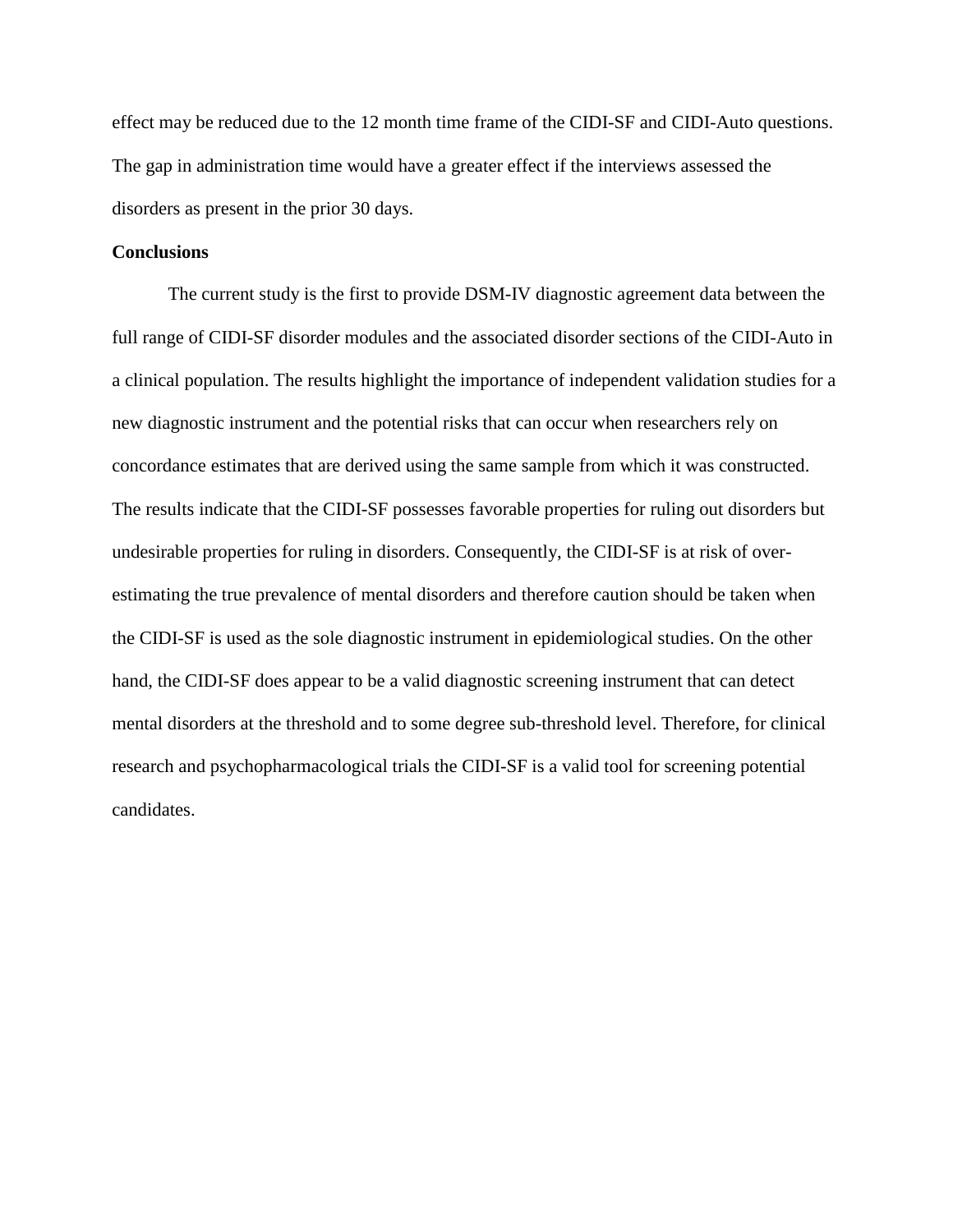#### **REFERENCES**

- 1. Adams PF, Marano MA (1995) Current estimates from the National Health Interview Survey, 1994. Vital and health statistics. Series 10, Data from the National Health Survey, 1- 260.
- 2. Kessler RC, McGonagle KA, Zhao S, Nelson CB, Hughes M, Eshleman S, Wittchen HU, Kendler KS (1994) Lifetime and 12-month prevalence of DSM-III-R psychiatric disorders in the United States: Results from the National Comorbidity Survey. Arch Gen Psychiatry 51:8- 19.
- 3. Kessler RC, Andrews G, Mroczek DK, Ustun B, Wittchen H (1998) The World Health Organization Composite International Diagnostic Interview Short Form. Int J Meth Psychiat Res 7:171-185. DOI: 10.1002/mpr.47.
- 4. Patten SB, Brandon-Christie J, Devji J, Sedmak B (2000) Performance of the composite international diagnostic interview short form for major depression in a community sample. Chronic Dis Can 21:68-72.
- 5. Bozzette SA, Berry SH, Duan N, Frankel MR, Leibowitz AA, Leftkowitz D, Emmons CA, Senterfitt JW, Berk ML, Morton SC, Shapiro MF (1998) The care of HIV-infected adults in the United States: HIV Cost and Services Utilization Study Consortium. New Engl J Med 339:1897-1904.
- 6. Sturm R, Gresenz CR, Sherboume CD, Minnium K, Klap R, Bhattacharya J, Farley D, Young AS, Burnam MA, Wells KB (1999) The design of Healthcare for Communities: a study of health care delivery for alcohol, drug abuse, and mental health conditions. Inquiry 36:221-233.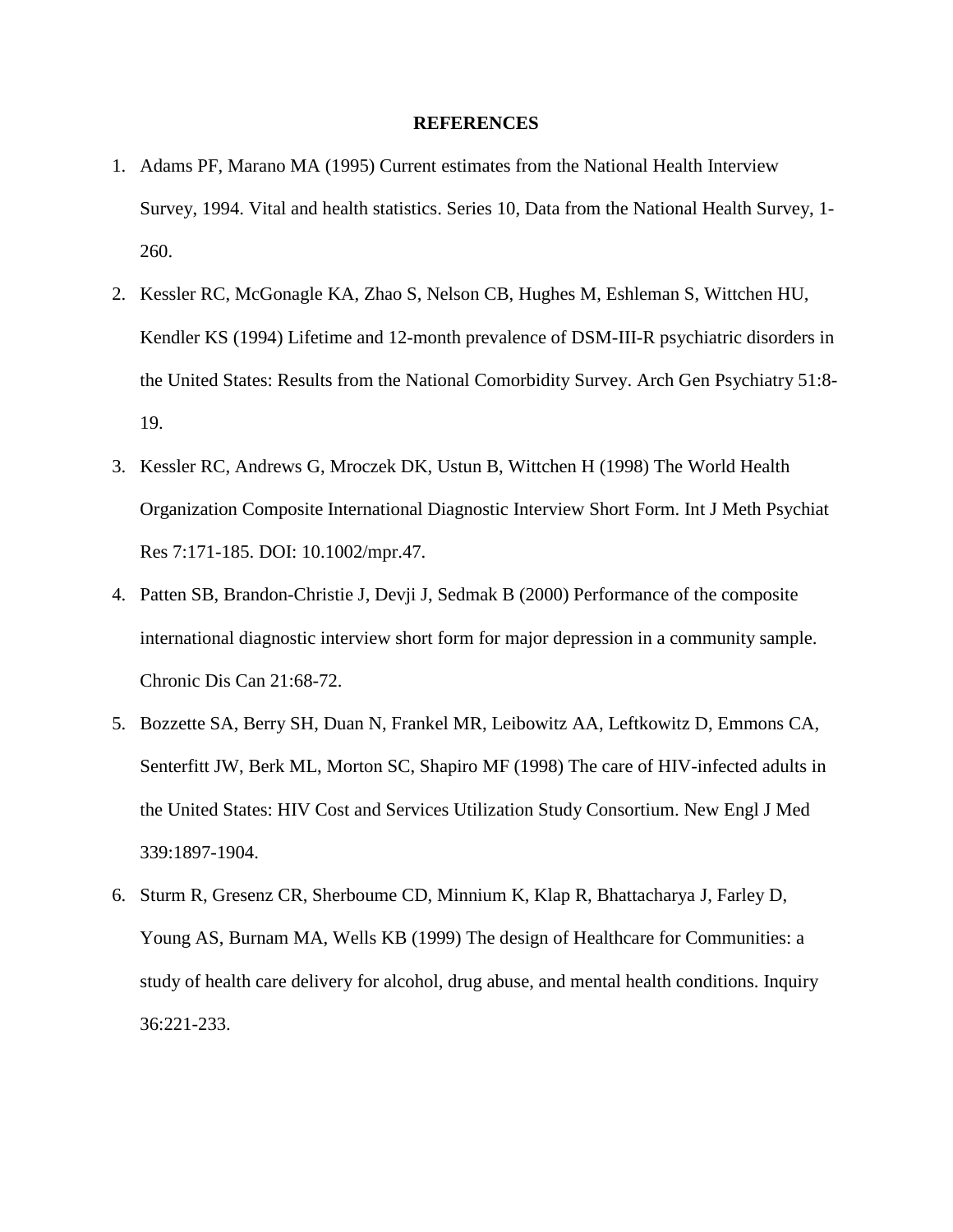- 7. Calbring P, Forslin P, Ljungstrand P, Willebrand M, Strandlund C, Ekselius L, Anderson G (2002) Is the internet-administered CIDI-SF equivalent to a clinician-administered SCID interview? Cog Behav Therapy 31:183-189. DOI: 10.1080/165060702321138573.
- 8. Andersson G, Carlbring P, Kaldo V, Strom L (2004) Screening of psychiatric disorders via the Internet: A pilot study with tinnitus patients. Nord J Psychiatry 58:287-291. DOI: 10.1080/08039480410005792.
- 9. Jenkins R (2001) Making psychiatric epidemiology useful: The contribution of epidemiology to government policy. Acta Psychiat Scand 103:2-14. DOI: 10.1034/j.1600- 0447.2001.00004.x.
- 10. Sayre SL, Evans M, Hokanson PS, Schmitz JM, Stotts AL, Averill P, Grabowski J (2004) "Who gets in?": Recruitment and screening processes of outpatient substance abuse trials. Addict Behav 29:389-398. DOI: 10.1016/j.addbeh.2003.08.010.
- 11. Adami H, Elliott A, Zetlmeisl M, McMahon R, Thaker G (2002) Use of telephone screens improves efficiency of healthy subject recruitment. Psychiatry Res 113:295-301. DOI: 10.1016/S0165-1781(02)00265-2.
- 12. Patten SB (1997) Performance of the Composite International Diagnostic Interview Short Form for major depression in community and clinical samples. Chronic Dis Can 18:109-112.
- 13. Patten SB (2001) Long-term medical conditions and major depression in a Canadian population study at waves 1 and 2. J Affect Disorders 63:35-41. DOI: 10.1016/S0165- 0327(00)00186-5.
- 14. Aalto-Setala T, Haarasilta L, Marttunen M, Tuulio-Henriksson A, Poikolainen K, Aro H, Lonnqvist J (2002) Major depressive episode among young adults: CIDI-SF versus SCAN consensus diagnoses. Psychol Med 32:1309-1314. DOI: 10.1017/S0033291702005810.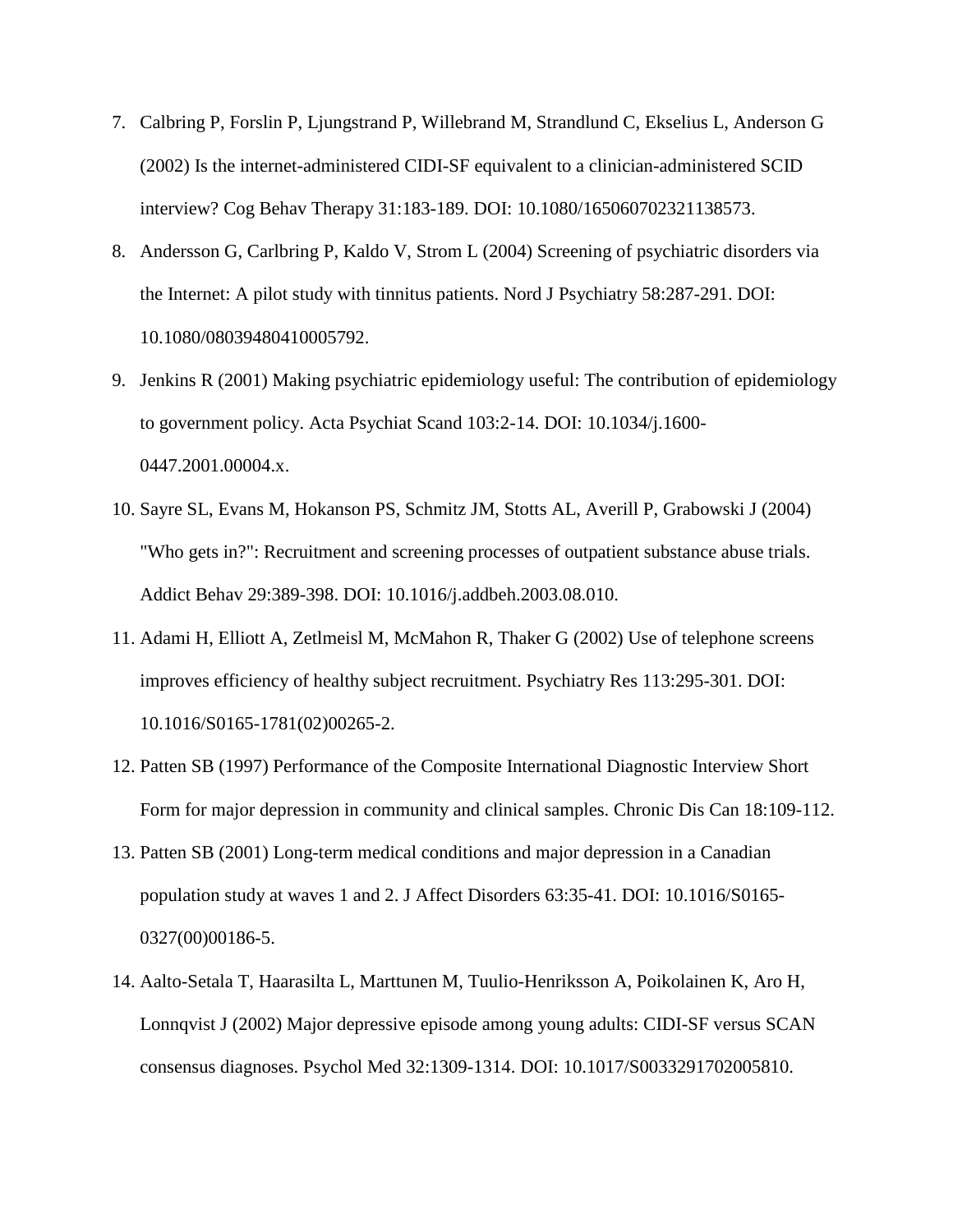- 15. Orlando M, Burnam MA, Sherboume CD, Morton SC, London AS, Hays RD, Bing EG (2001) Brief screening of psychiatric disorders among a national sample of HIV-positive adults: Concordance between the Composite International Diagnostic Interview (CIDI) and the CIDI Short form (CIDI-SF). Int J Meth Psychiat Res 10:97-107. DOI: 10.1002/mpr.104.
- 16. Burnam MA, Bing EG, Morton SC, Sherbourne C, Fleishman JA, London AS, Vitiello B, Stein M, Bozzette SA, Shapiro MF (2001) Use of mental health and substance abuse treatment services among adults with HIV in the United States. Arch Gen Psychiatry 58:729- 736.
- 17. Lovibond PF, Lovibond SH (1995) The structure of negative emotional states: comparison of the Depression Anxiety Stress Scales (DASS) with the Beck Depression and Anxiety Inventories. Behav Res Ther 33:335-342. DOI: 10.1016/0005-7967(94)00075-U.
- 18. World Health Organization (1997) CIDI-Auto 2.1: Administrator's guide and reference. World Health Organization: Sydney.
- 19. Peters L, Andrews G (1995) Procedural validity of the computerized version of the Composite International Diagnostic Interview (CIDI-Auto) in the anxiety disorder. Psychol Med 25:1269-1280.
- 20. Peters L, Clark D, Carroll F (1998) Are computerized interviews equivalent to human interviewers? CIDI-Auto versus CIDI in anxiety and depressive disorders. Psychol Med 28:893-901.
- 21. Andrews G, Peters L (1998) The psychometric properties of the Composite International Diagnostic Interview. Soc Psychiatry Psychiatr Epidemiol 33:80-88. DOI: 10.1007/s001270050026.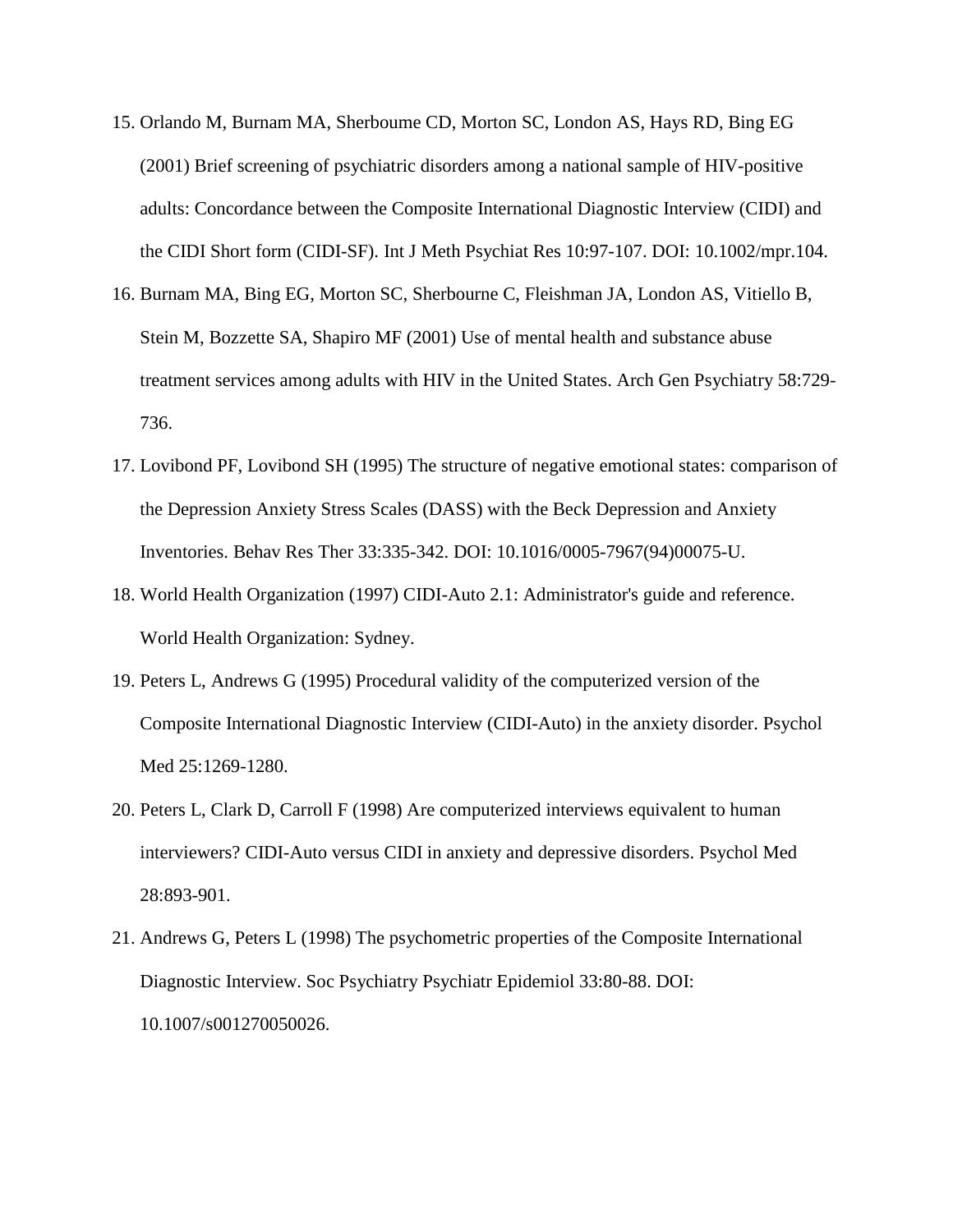- 22. Andrews G, Henderson S, Hall W (2001) Prevalence, comorbidity, disability and service utilization: Overview of the Australian National Mental Health Survey. Br J Psychiatry 178:145-153. DOI: 10.1192/bjp.178.2.145.
- 23. Antony MM, Cox BJ, Enns MW, Bieling PJ, Swinson RP (1998) Psychometric properties of the 42-item and 21-item versions of the Depression Anxiety Stress Scales in clinical groups and a community sample. Psychol Assess 10:176-181. DOI: 10.1037/1040-3590.10.2.176.
- 24. Brown TA, Chorpita BF, Korotitsch W, Barlow DH (1997) Psychometric properties of the depression anxiety stress scales (DASS) in clinical samples. Behav Res Ther 35:79-89. DOI: 10.1016/S0005-7967(96)00068-X.
- 25. Ware JE, Kosinski M, Keller SD (1996) A 12-item short-form health survey: construction of scales and preliminary tests of reliability and validity. Med Care 34:220-233.
- 26. Kraemer, H. C., Periyakoil, V. S., Noda, A. (2002). Kappa coefficients in medical research. Stat Med 21:2109-2129. DOI: 10.1002/sim.1180.
- 27. Gilchrist JM (2009) Weighted 2x2 kappa coefficients: recommended indices of diagnostic accuracy for evidence-based practice. J Clin Epidemiol in press.
- 28. Landis JR, Koch GG (1977) The measurement of observer agreement for categorical data. Biometrics 33:159-174.
- 29. Kraemer HC (1979) Ramifications of a population model for Kappa as a coefficient of reliability. Psychometrika 44:461-472. DOI: 10.1007/BF02296208.
- 30. Streiner DL (2003) Diagnostic tests: Using and misusing diagnostic and screening tests. J Pers Assess 81:209-219.
- 31. Feinstein AR, Cicchetti DV (1990) High agreement but low kappa: 1. The problems of two paradoxes. J Clin Epidemiol 43:543-549. DOI: 10.1016/0895-4356(90)90158-L.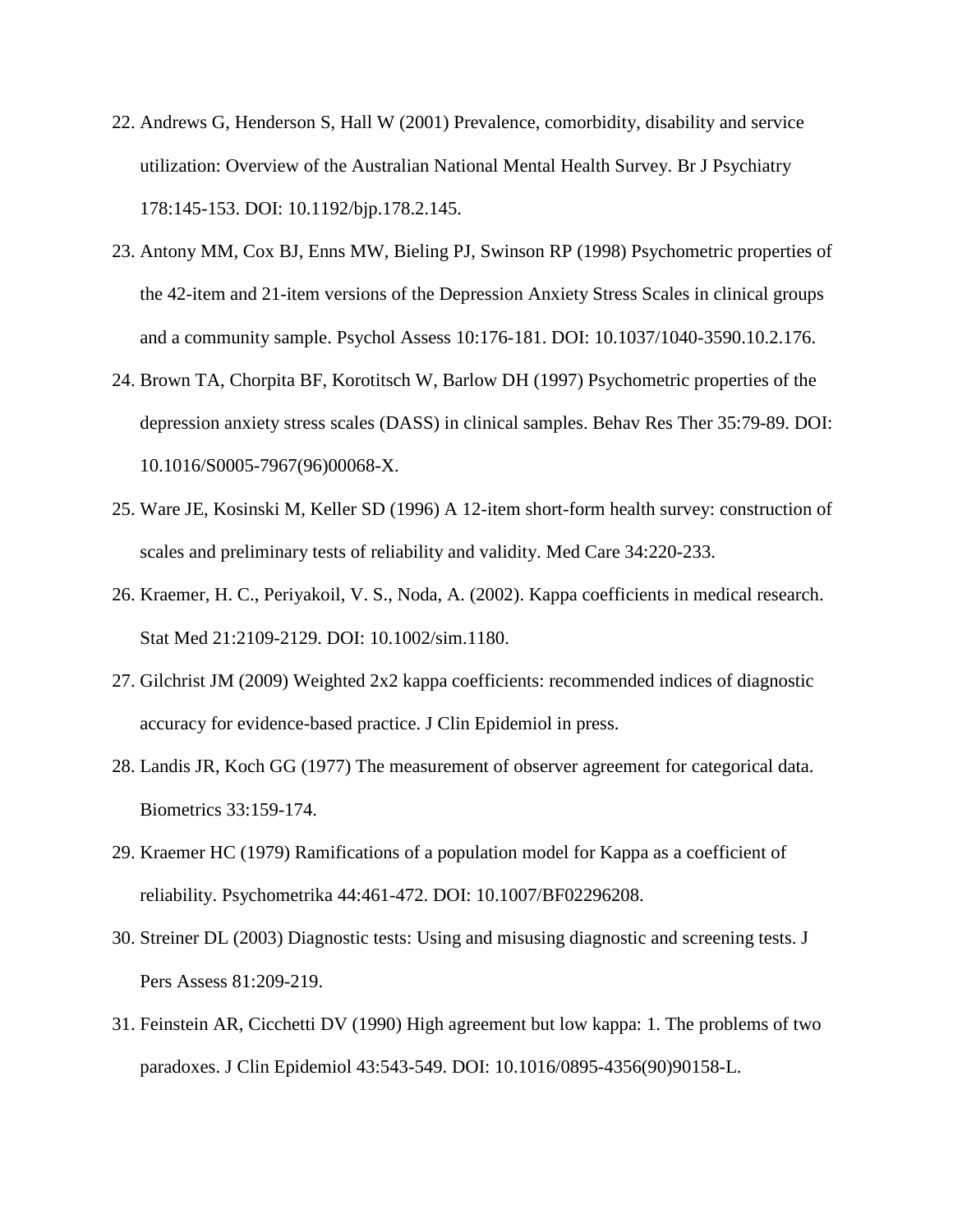- 32. Byrt T, Bishop J, Carlin JB (1993) Bias, prevalence and kappa. J Clin Epidemiol 46:423-429. DOI: 10.1016/0895-4356(93)90018-V.
- 33. Hoehler FK (2000) Bias and prevalence effects on kappa viewed in terms of sensitivity and specificity. J Clin Epidemiol 53:499-503. DOI: 10.1016/S0895-4356(99)00174-2.
- 34. Swets JA (1988) Measuring the accuracy of diagnostic systems. Science 240:1285-1293.
- 35. Streiner DL, Cairney J (2007) What's under the ROC? An introduction to receiver operating characteristics curves. Can J Psychiatry 52:121-128.
- 36. Delong ER, Delong DM, Clarke-Pearson DL (1988) Comparing the areas under two or more correlated receiver operating characteristic curves: a nonparametric approach. Biometrics 44:837-845.
- 37. Andrews G (2002) A brief integer scorer for the SF-12: validity of the brief scorer in Australian community and clinic settings. Aust NZ J Publ Heal 26: 508-510.
- 38. Sunderland M, Slade T, Anderson TM, Peters L (2008) Impact of substance-induced and general medical condition exclusion criteria on the prevalence of common mental disorders as defined by the CIDI. Aust NZ J Psychiatry 42:898-904. DOI:
	- 10.1080/00048670802345508.
- 39. Wittchen HU, Ustun TB, Kessler RC (1999) Diagnosing mental disorders in the community: A difference that matters? Psychol Med 29:1021-1027. DOI: 10.1017/S0033291799008831.
- 40. Streiner D, Geddes J (1998) Some useful concepts and terms used in articles about diagnosis. Evid Based Mental Health 1:6-8. DOI: 10.1136/ebmh.1.1.6.
- 41. Collins D (2003) Pretesting survey instruments: An overview of cognitive methods. Qual Life Res 12:229-238. DOI: 10.1023/A:1023254226592.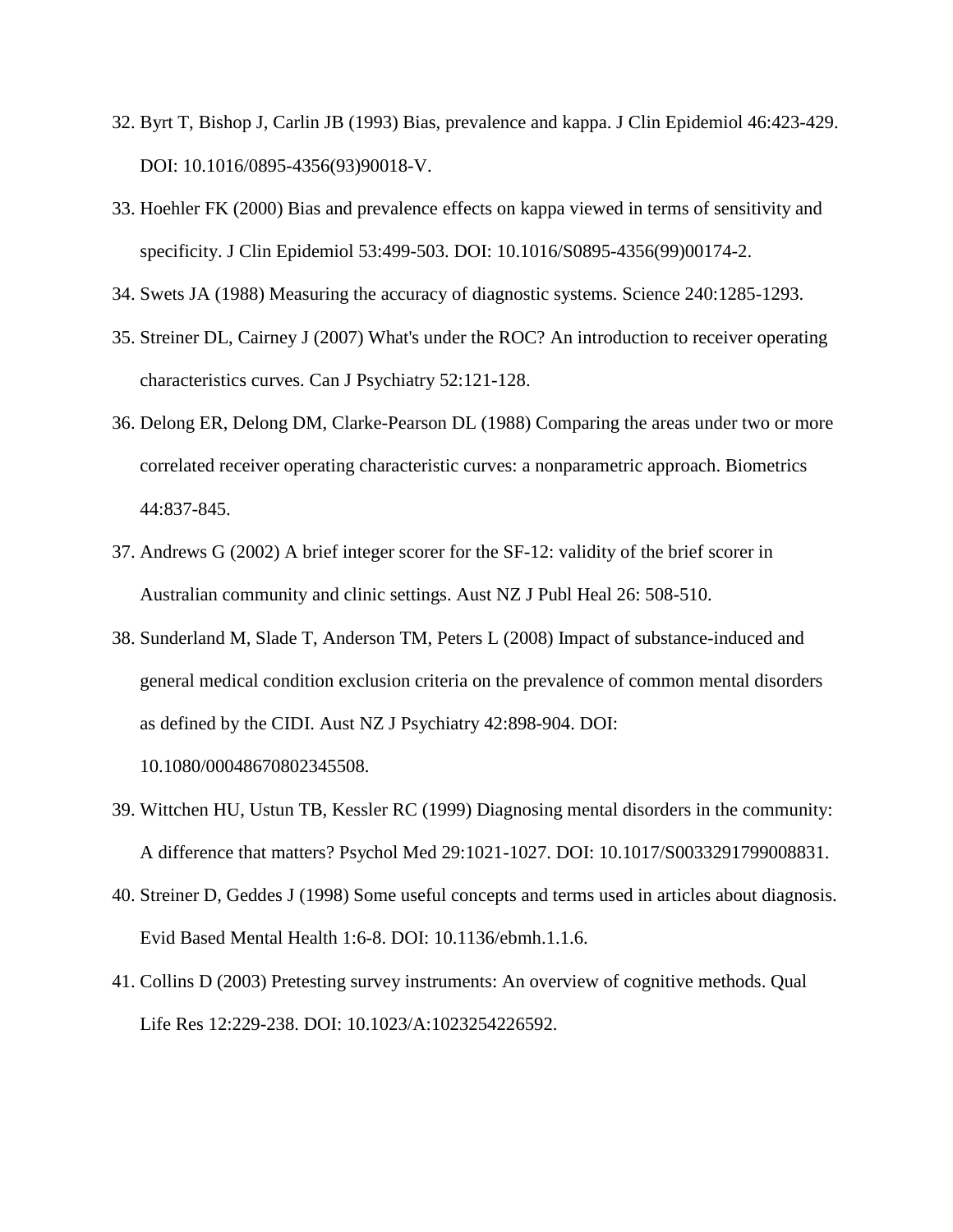- 42. Smith TW (1991) Context effects in the general social survey. In: Beimer PP, Groves RM, Lyberg LE, Mathiowetz NA, Sudman S (eds) Measurement Errors in Surveys. Wiley-Interscience. pp 57-72.
- 43. Orlando M, Burnam MA, Beckman R, Morton SC, London AS, Bing EG, Fleishman JA (2002) Re-estimating the prevalence of psychiatric disorders in a nationally representative sample of persons receiving care for HIV: Results from the HIV cost and services utilization study. Int J Meth Psychiat Res 11:75-82. DOI: 10.1002/mpr.125.
- 44. Kessler RC, Merikangas KR, Berglund P, Eaton WW, Koretz DS, Walters EE (2003) Mild Disorders Should Not Be Eliminated from the DSM-V. Arch Gen Psychiatry 60:1117-1122.
- 45. Preisig M, Merikangas KR, Angst J (2001) Clinical significance and comorbidity of subthreshold depression and anxiety in the community. Acta Psychiat Scand 104:96-103. DOI: 10.1034/j.1600-0447.2001.00284.x.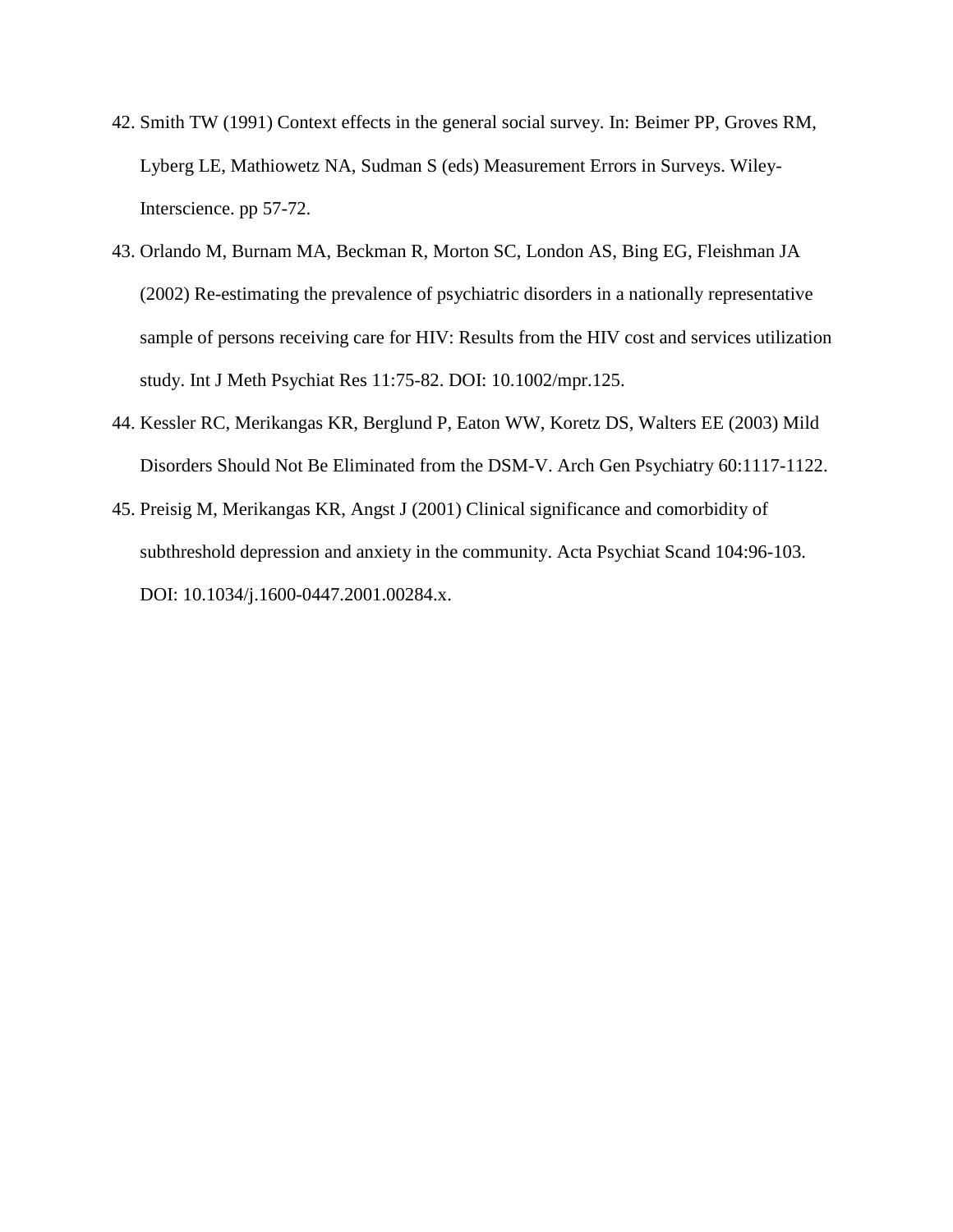## **ACKNOWLEDGEMENTS**

This study was funded in part by an Australian Post-graduate Award doctorial scholarship and NHMRC project grant no. 510137. The authors wish to report no conflict of interest.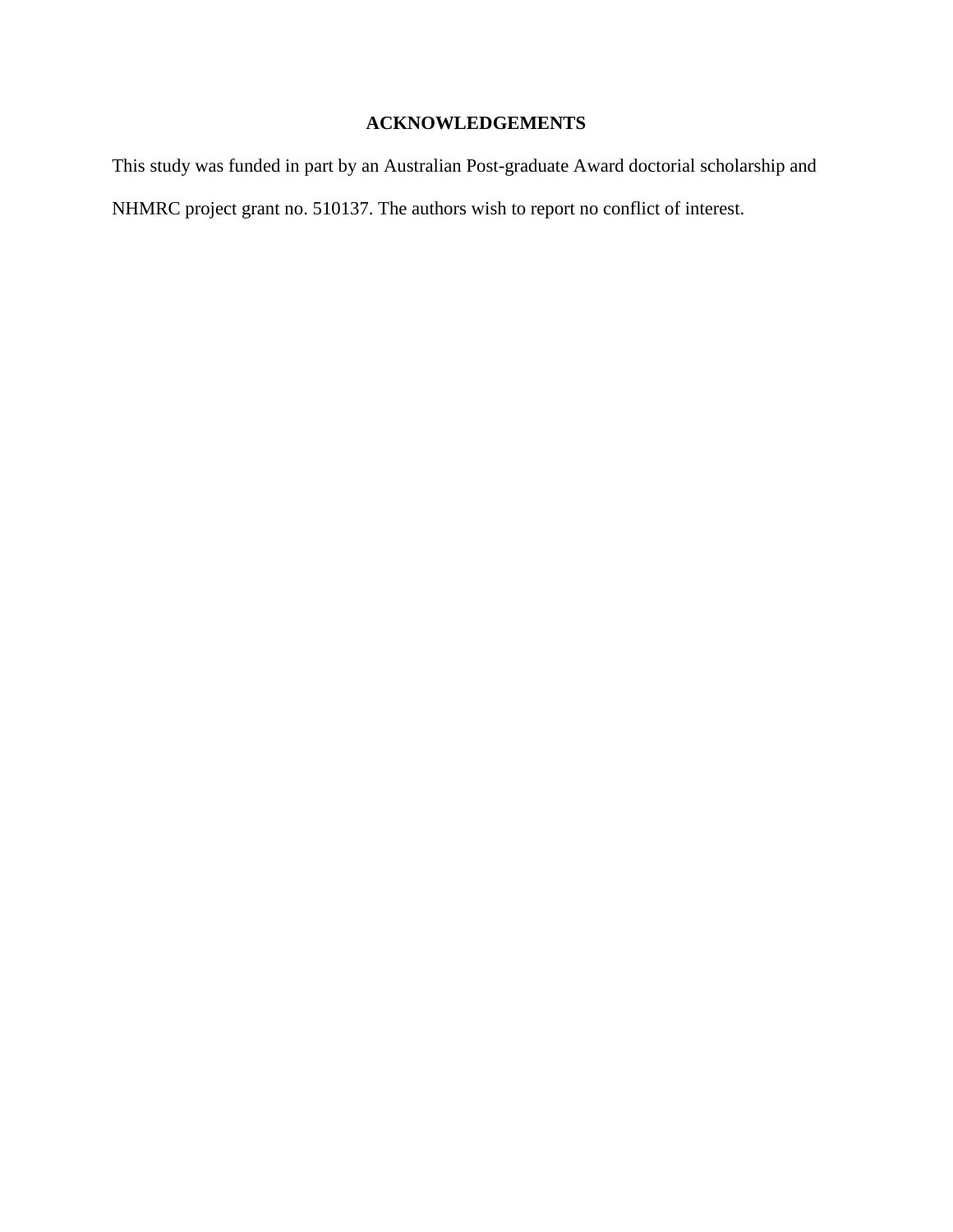### **TABLES**

## **Table 1: Concordance estimates between CIDI-SF and CIDI-Auto modules for the common mental disorders**

|                    |    | <b>CIDI-SF</b> | <b>CIDI-Auto</b> | Sensitivity | <b>Specificity</b> | <b>Positive</b><br><b>Predictive</b><br>Value | <b>Negative</b><br><b>Predictive</b><br>Value | Overall<br>Agreement | Likelihood<br><b>Ratios</b> |      | Weighted<br>Kappa |       | Area<br><b>Under</b><br>the ROO<br>Curve |
|--------------------|----|----------------|------------------|-------------|--------------------|-----------------------------------------------|-----------------------------------------------|----------------------|-----------------------------|------|-------------------|-------|------------------------------------------|
| <b>Dx</b>          | N  | %              | %                | Se          | Sp                 | <b>PPV</b>                                    | <b>NPV</b>                                    | P                    | LR+                         | LR-  | $K -$             | $K +$ | <b>AUC</b>                               |
| Social Phobia      | 82 | 73.2           | 50.0             | 0.90        | 0.44               | 0.62                                          | 0.81                                          | 0.67                 | 1.61                        | 0.23 | 0.636             | 0.233 | 0.671                                    |
| Agoraphobia        | 80 | 47.5           | 3.8              | 1.00        | 0.55               | 0.08                                          | 1.00                                          | 0.56                 | 2.22                        | 0.00 | 1.000             | 0.043 | 0.773                                    |
| Panic              | 81 | 65.4           | 55.6             | 0.84        | 0.58               | 0.72                                          | 0.75                                          | 0.73                 | 2.00                        | 0.28 | 0.550             | 0.363 | 0.714                                    |
| <b>GAD</b>         | 81 | 63.0           | 46.9             | 0.89        | 0.60               | 0.66                                          | 0.86                                          | 0.74                 | 2.23                        | 0.18 | 0.716             | 0.372 | 0.750                                    |
| <b>MDE</b>         | 82 | 68.3           | 39.0             | 0.94        | 0.48               | 0.53                                          | 0.92                                          | 0.65                 | 1.81                        | 0.13 | 0.803             | 0.239 | 0.709                                    |
| Dysthymia          | 82 | 34.1           | 12.2             | 0.50        | 0.68               | 0.17                                          | 0.90                                          | 0.66                 | 1.56                        | 0.74 | 0.241             | 0.064 | 0.590                                    |
| <b>OCD</b>         | 83 | 60.2           | 13.3             | 0.91        | 0.44               | 0.20                                          | 0.97                                          | 0.50                 | 1.63                        | 0.20 | 0.771             | 0.078 | 0.677                                    |
| <b>PTSD</b>        | 78 | 12.8           | 6.4              | 0.60        | 0.90               | 0.30                                          | 0.97                                          | 0.88                 | 6.00                        | 0.44 | 0.541             | 0.252 | 0.752                                    |
| Alcohol Dependence | 83 | 39.8           | 14.5             | 1.00        | 0.70               | 0.36                                          | 1.00                                          | 0.75                 | 3.33                        | 0.00 | 1.000             | 0.256 | 0.852                                    |
| Drug Dependence    | 81 | 28.4           | 6.2              | 1.00        | 0.76               | 0.21                                          | 1.00                                          | 0.77                 | 4.12                        | 0.00 | 1.000             | 0.166 | 0.882                                    |

Note: Cases with missing data on CIDI-SF disorder modules were excluded.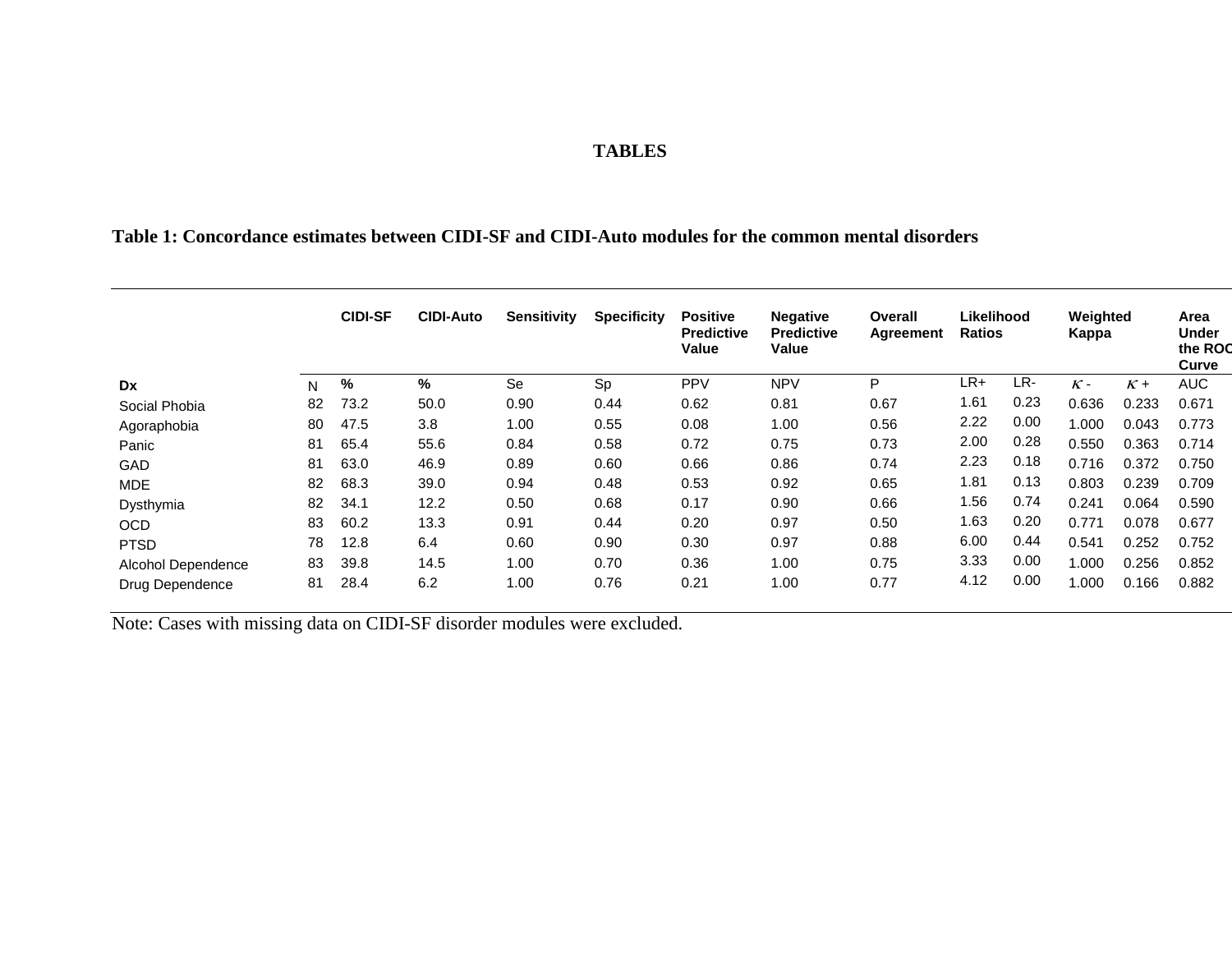|                                                |                                      | <b>Social Phobia</b><br><b>False Positives</b><br>$(n=23)$ | <b>False Negatives</b><br>$(n=4)$ | Agoraphobia<br><b>False Positives</b><br>$(n=35)$ | <b>False Negatives</b><br>$(n=0)$ |
|------------------------------------------------|--------------------------------------|------------------------------------------------------------|-----------------------------------|---------------------------------------------------|-----------------------------------|
| <b>Total Misclassification</b>                 | Screening                            | 9                                                          | 4                                 | 6                                                 | 0                                 |
| <b>Partial Agreement -</b>                     | Symptoms/Threshold                   | 0                                                          | 0                                 |                                                   | 0                                 |
| <b>Patient Response</b><br><b>Disagreement</b> | Severity/Distress/Interference       | 8                                                          | 0                                 | 0                                                 | 0                                 |
|                                                | Physical/Med/Hierarchy<br>Exclusions | 0                                                          | 0                                 | 0                                                 | 0                                 |
| <b>Partial Agreement -</b>                     | Symptoms/Threshold                   |                                                            | 0                                 | 5                                                 | 0                                 |
| <b>Measure Response</b><br><b>Disagreement</b> | Severity/Distress/Interference       | 4                                                          | 0                                 | 0                                                 | 0                                 |
|                                                | Physical/Med/Hierarchy<br>Exclusions |                                                            | 0                                 | 23                                                | 0                                 |
|                                                |                                      | <b>MDE</b>                                                 |                                   | <b>Panic Disorder</b>                             |                                   |
|                                                |                                      | <b>False Positives</b><br>$(n=26)$                         | <b>False Negatives</b><br>$(n=2)$ | <b>False Positives</b><br>$(n=15)$                | <b>False Negatives</b><br>$(n=7)$ |
| <b>Total Misclassification</b>                 | Screening                            | 9                                                          |                                   |                                                   | 5                                 |
| <b>Partial Agreement -</b>                     | Symptoms/Threshold                   | 0                                                          |                                   | 7                                                 | $\overline{2}$                    |
| <b>Patient Response</b><br><b>Disagreement</b> | Severity/Distress/Interference       | 0                                                          | 0                                 | 0                                                 | 0                                 |
|                                                | Physical/Med/Hierarchy<br>Exclusions | $\Omega$                                                   | 0                                 | $\Omega$                                          | 0                                 |
| <b>Partial Agreement -</b>                     | Symptoms/Threshold                   | 12                                                         | 0                                 | 4                                                 | 0                                 |
| <b>Measure Response</b><br><b>Disagreement</b> | Severity/Distress/Interference       | 2                                                          | 0                                 | 3                                                 | 0                                 |
|                                                | Physical/Med/Hierarchy<br>Exclusions | 3                                                          | 0                                 | 0                                                 | 0                                 |

## **Table 2: Reasons for discordance between CIDI-SF and CIFI-Auto modules for the common mental disorders**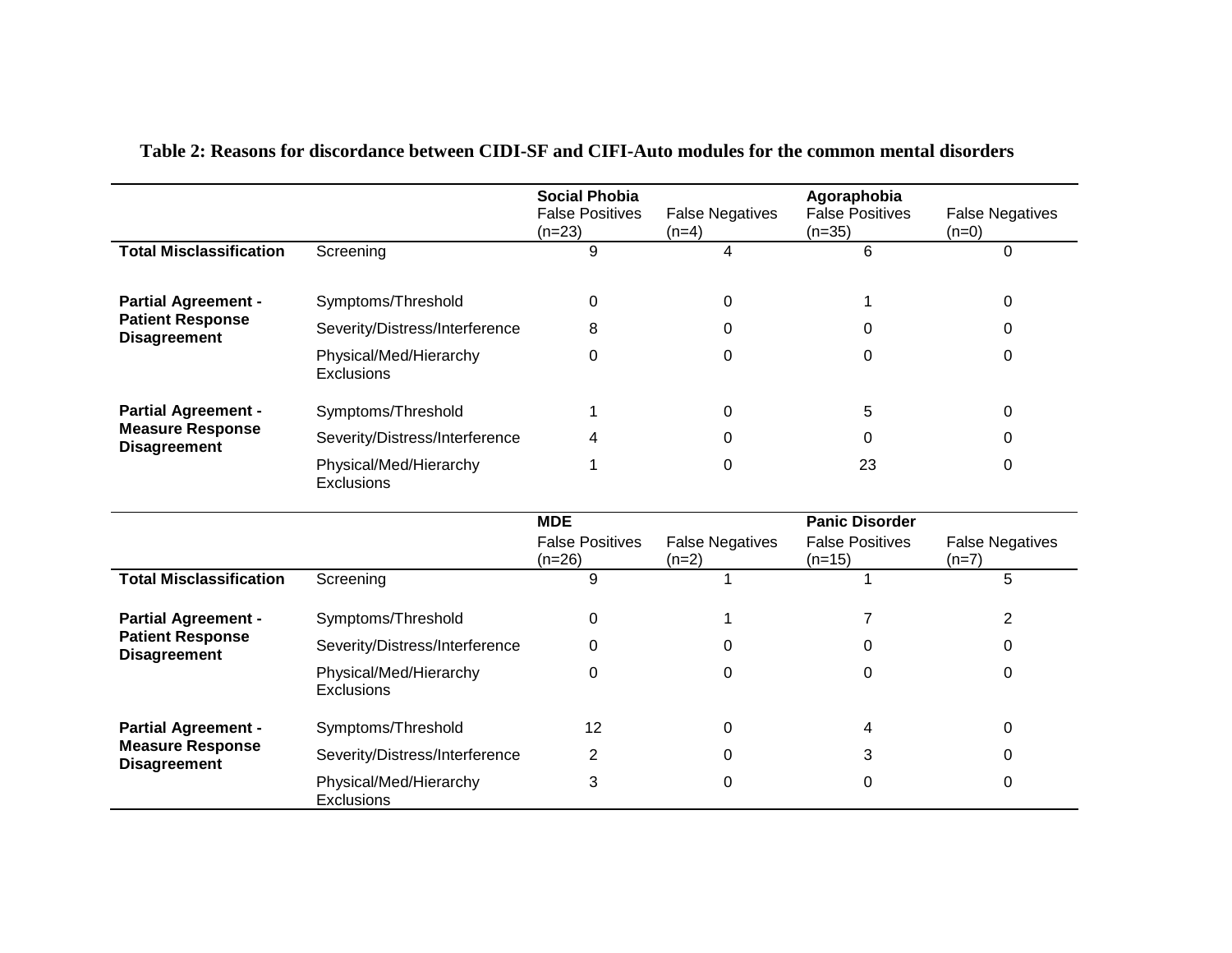|                                             | <b>OCD</b><br><b>False Positives</b><br>$(n=40)$ | <b>False Negatives</b><br>$(n=1)$ | <b>PTSD</b><br><b>False Positives</b><br>$(n=7)$ | <b>False Negatives</b><br>$(n=2)$ |
|---------------------------------------------|--------------------------------------------------|-----------------------------------|--------------------------------------------------|-----------------------------------|
| Screening                                   | 23                                               |                                   | 0                                                | 2                                 |
| Symptoms/Threshold                          | 4                                                | 0                                 | 3                                                | 0                                 |
| Severity/Distress/Interference              | 0                                                | 0                                 |                                                  | C                                 |
| Physical/Med/Hierarchy<br><b>Exclusions</b> | 0                                                | 0                                 | 0                                                | 0                                 |
| Symptoms/Threshold                          | 13                                               | 0                                 | 3                                                | 0                                 |
| Severity/Distress/Interference              | 0                                                | 0                                 |                                                  | 0                                 |
| Physical/Med/Hierarchy<br>Exclusions        | 0                                                | 0                                 | 0                                                | 0                                 |
|                                             |                                                  |                                   |                                                  |                                   |

|                                                |                                             | Drug<br><b>Dependence</b><br><b>False Positives</b><br>$(n=18)$ | <b>False Negatives</b><br>$(n=0)$ | <b>GAD</b><br><b>False Positives</b><br>$(n=17)$ | <b>False Negatives</b><br>$(n=4)$ |
|------------------------------------------------|---------------------------------------------|-----------------------------------------------------------------|-----------------------------------|--------------------------------------------------|-----------------------------------|
| <b>Total Misclassification</b>                 | Screening                                   | 8                                                               | 0                                 | 6                                                | 4                                 |
| <b>Partial Agreement -</b>                     | Symptoms/Threshold                          | 6                                                               | 0                                 | $\Omega$                                         | 0                                 |
| <b>Patient Response</b><br><b>Disagreement</b> | Severity/Distress/Interference              | 0                                                               | 0                                 |                                                  | 0                                 |
|                                                | Physical/Med/Hierarchy<br><b>Exclusions</b> | 0                                                               | 0                                 | 0                                                | 0                                 |
| <b>Partial Agreement -</b>                     | Symptoms/Threshold                          | 4                                                               | 0                                 | 8                                                | 0                                 |
| <b>Measure Response</b><br><b>Disagreement</b> | Severity/Distress/Interference              | 0                                                               | 0                                 |                                                  | 0                                 |
|                                                | Physical/Med/Hierarchy<br><b>Exclusions</b> | 0                                                               | 0                                 | 0                                                | 0                                 |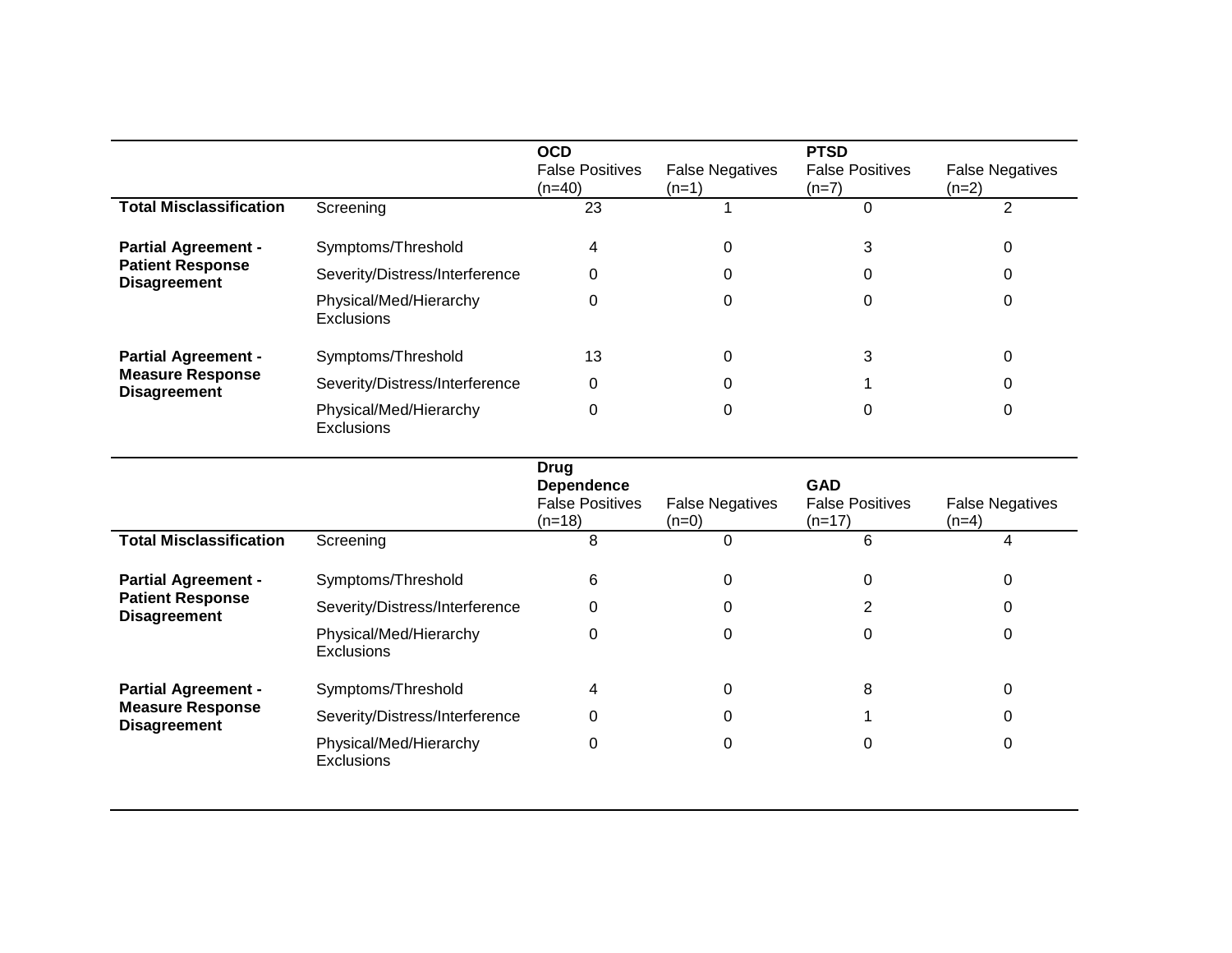|                                                                              |                                             | Alcohol<br><b>Dependence</b><br><b>False Positives</b><br>(n=21) | <b>False Negatives</b><br>$(n=0)$ | <b>Dysthymia</b><br><b>False Positives</b><br>$(n=23)$ | <b>False Negatives</b><br>$(n=5)$ |
|------------------------------------------------------------------------------|---------------------------------------------|------------------------------------------------------------------|-----------------------------------|--------------------------------------------------------|-----------------------------------|
| <b>Total Misclassification</b>                                               | Screening                                   |                                                                  | 0                                 | 23                                                     | 5                                 |
| <b>Partial Agreement -</b><br><b>Patient Response</b><br><b>Disagreement</b> | Symptoms/Threshold                          | 16                                                               |                                   | 0                                                      |                                   |
|                                                                              | Severity/Distress/Interference              | 0                                                                |                                   |                                                        |                                   |
|                                                                              | Physical/Med/Hierarchy<br>Exclusions        | 0                                                                |                                   |                                                        |                                   |
| <b>Partial Agreement -</b>                                                   | Symptoms/Threshold                          | 4                                                                |                                   |                                                        |                                   |
| <b>Measure Response</b><br><b>Disagreement</b>                               | Severity/Distress/Interference              | 0                                                                |                                   |                                                        |                                   |
|                                                                              | Physical/Med/Hierarchy<br><b>Exclusions</b> | 0                                                                |                                   |                                                        |                                   |
|                                                                              | Physical/Med/Hierarchy<br><b>Exclusions</b> | 0                                                                | 0                                 | 0                                                      | 0                                 |